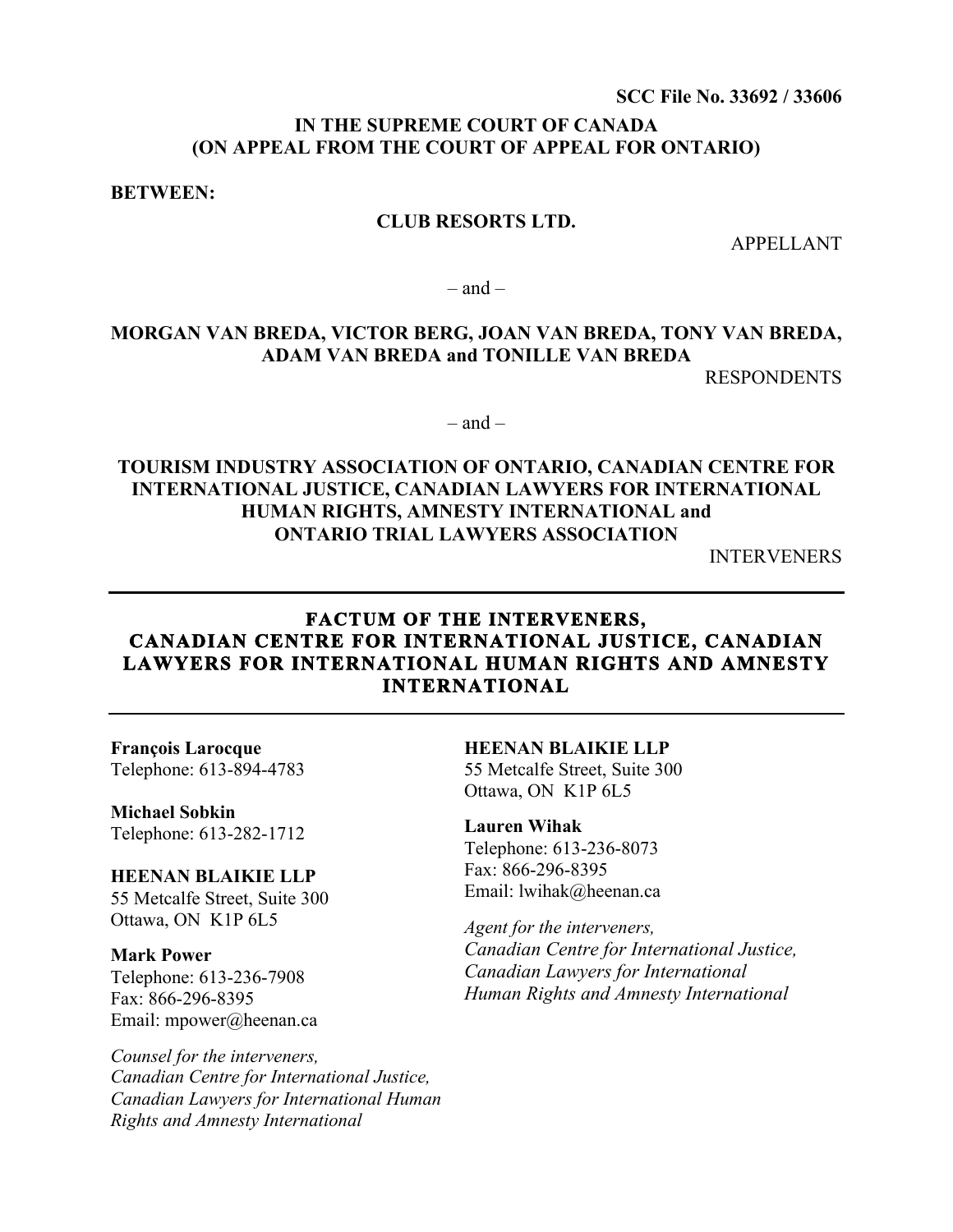#### **IN THE SUPREME COURT OF CANADA (ON APPEAL FROM THE COURT OF APPEAL FOR ONTARIO)**

**BETWEEN:**

#### **CLUB RESORTS LTD.**

APPELLANT

 $-$  and  $-$ 

#### **ANNA CHARRON, ESTATE TRUSTEE OF THE ESTATE OF CLAUDE CHARRON, DECEASED, THE SAID ANNA CHARRON, PERSONALLY, et al.**

RESPONDENTS

 $-$  and  $-$ 

### **TOURISM INDUSTRY ASSOCIATION OF ONTARIO, CANADIAN CENTRE FOR INTERNATIONAL JUSTICE, CANADIAN LAWYERS FOR INTERNATIONAL HUMAN RIGHTS, AMNESTY INTERNATIONAL and ONTARIO TRIAL LAWYERS ASSOCIATION**

INTERVENERS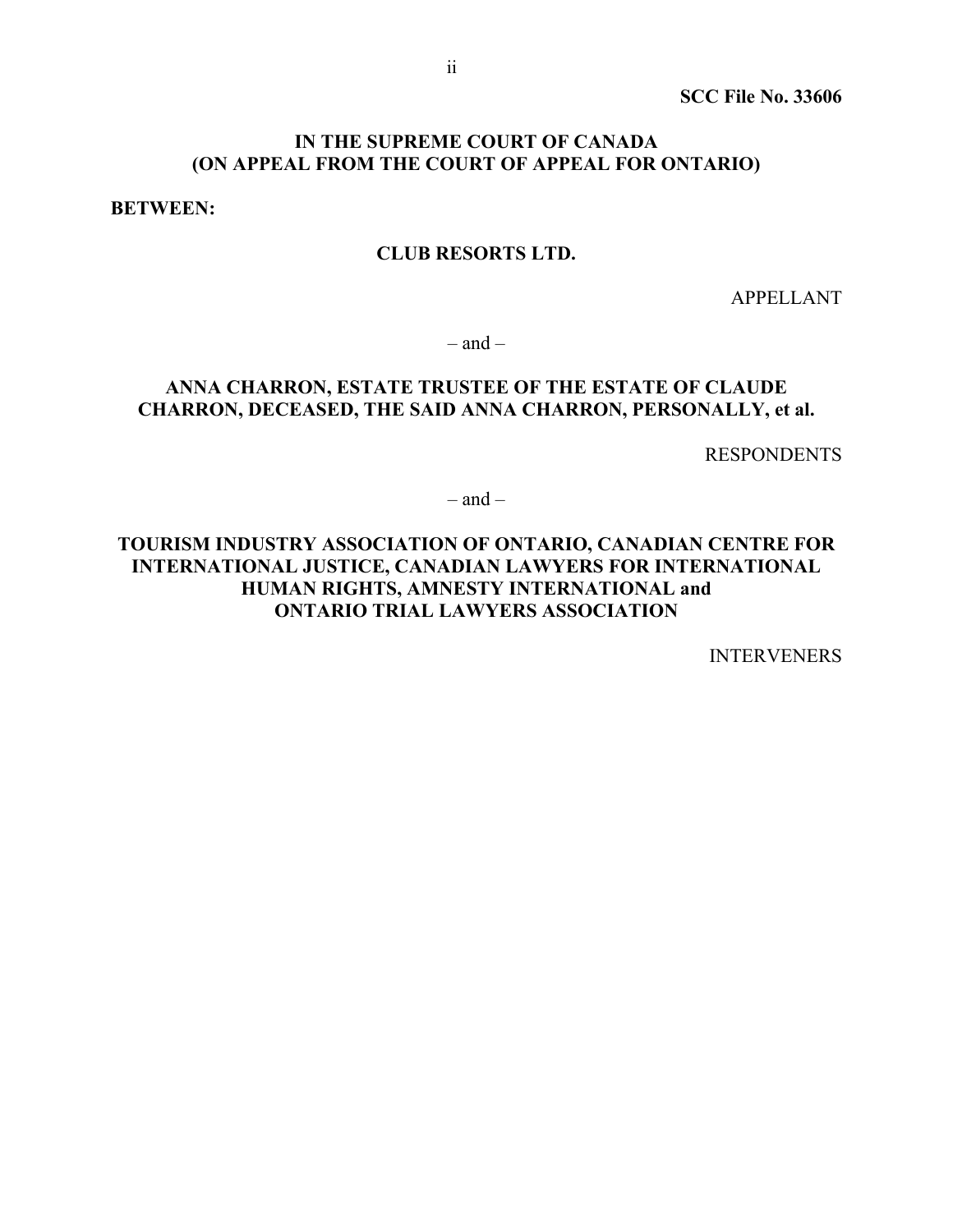#### **TO: REGISTRAR OF THE SUPREME COURT OF CANADA**

#### **AND TO:**

**Beard Winter LLP** 130 Adelaide St. West Suite 701 Toronto, Ontario M5H 2K4

**John A. Olah** Telephone: (416) 306-1818 FAX: (416) 593-7760 E-mail: jolah@beardwinter.com

Counsel for the Appellant, Club Resort Ltd.

# **Paliare, Roland, Rosenberg, Rothstein, LLP** 501-250 University Avenue

Toronto, Ontario M5H 3E5

#### **Chris G. Paliare**

Telephone: (416) 646-4318 FAX: (416) 646-4301 E-mail: chris.paliare@paliareroland.com

Counsel for the Respondents, Morgan Van Breda, Victor Berg, Joan Van Breda, Tony Van Breda, Adam Van Breda and Tonnille Van Breda

#### **Fasken Martineau DuMoulin LLP**

333 Bay Street, Suite 2400 Bay Adelaide Centre, Box 20 Toronto, Ontario M5H 2T6

#### **Peter J. Pliszka**

Telephone: (416) 366-8381 FAX: (416) 364-7813 E-mail: ppliszka@fasken.com

Counsel for the Appellant, Club Resort Ltd.

**Cavanagh Williams Conway Baxter LLP** 1111 Prince of Wales Drive Suite 401 Ottawa, Ontario K2C 3T2

**Colin S. Baxter** Telephone: (613) 569-8558 FAX: (613) 569-8668 E-mail: cbaxter@cwcb-law.com

Agent for the Appellant, Club Resort Ltd.

#### **Mcmillan LLP**

300 - 50 O'Connor Street Ottawa, Ontario K1P 6L2

#### **Marie-France Major**

Telephone: (613) 232-7171 FAX: (613) 231-3191 E-mail: marie-france.major@mcmillan.ca

Agent for the Respondents, Morgan Van Breda, Victor Berg, Joan Van Breda, Tony Van Breda, Adam Van Breda and Tonnille Van Breda

#### **Gowling Lafleur Henderson LLP**

2600 - 160 Elgin St P.O. Box 466, Stn "D" Ottawa, Ontario K1P 1C3

#### **Henry S. Brown, Q.C.**

Telephone: (613) 233-1781 FAX: (613) 788-3433 E-mail: henry.brown@gowlings.com

Agent for the Appellant, Club Resort Ltd.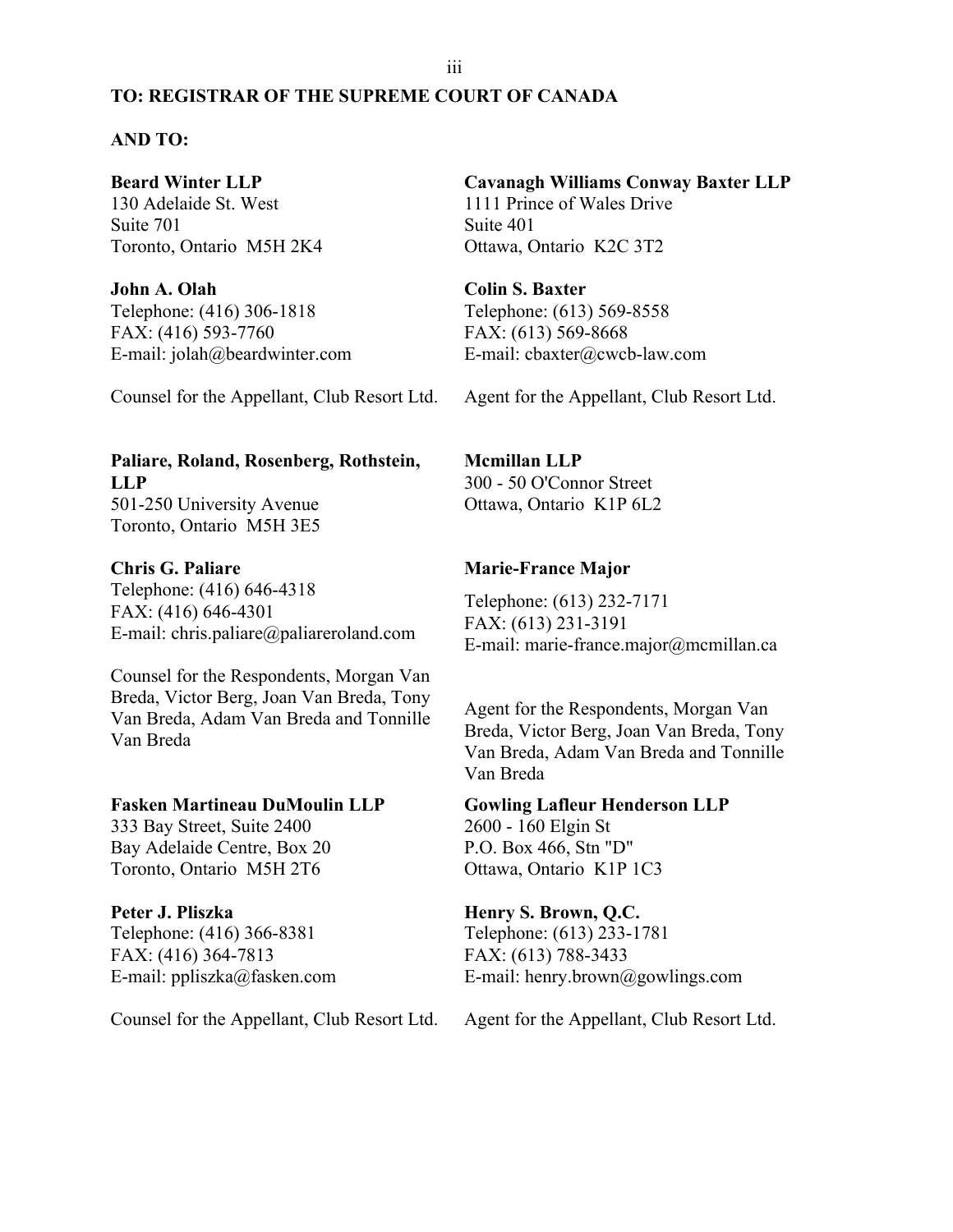#### **Adair Morse LLP**

1 Queen Street East Suite 1800 Toronto, Ontario M5C 2W5

#### **Jerome R. Morse**

Telephone: (416) 863-1230 FAX: (416) 863-1241 E-mail: jmorse@adairmorse.com

Counsel for the Respondents, Anna Charron, Estate Trustee of the Estate of Claude Charron, deceased, the said Anna Charron, personally, Jennifer Candace Charron, Stephanie Michelle Charron, Christopher Michael Charron

#### **McCague Peacock Borlack McInnis & Lloyd LLP**

2700-130 King St. W., The Exchange Tower, PO Box 136, Stn. 1st Can. Pl. Toronto, Ontario M5X 1C7

#### **Howard B. Borlack**

Telephone: (416) 860-0054 FAX: (416) 860-0003 E-mail: hbborlack@mwpb.com

Counsel for the Respondent, Bel Air Travel Group Ltd.

#### **Buie Cohen LLP**

250 Merton Street Suite 205 Toronto, Ontario M4S 1B1

**Catherine M. Buie** Telephone: (416) 869-3400 FAX: (416) 869-0094 E-mail: cmbuie@buiecohen.com

Counsel for the Respondent, Hola Sun Holidays Limited

# **McMillan LLP**

iv

300 - 50 O'Connor Street Ottawa, Ontario K1P 6L2

#### **Marie-France Major**

Telephone: (613) 232-7171 FAX: (613) 231-3191 E-mail: marie-france.major@mcmillan.ca

Agent for the Respondents, Anna Charron, Estate Trustee of the Estate of Claude Charron, deceased, the said Anna Charron, personally, Jennifer Candace Charron, Stephanie Michelle Charron, Christopher Michael Charron

#### **McMillan LLP**

300 - 50 O'Connor Street Ottawa, Ontario K1P 6L2

#### **Marie-France Major**

Telephone: (613) 232-7171 FAX: (613) 231-3191 E-mail: marie-france.major@mcmillan.ca

Agent for the Respondent, Bel Air Travel Group Ltd.

**McMillan LLP** 300 - 50 O'Connor Street Ottawa, Ontario K1P 6L2

#### **Marie-France Major** Telephone: (613) 232-7171 FAX: (613) 231-3191 E-mail: marie-france.major@mcmillan.ca

Agent for the Respondent, Hola Sun Holidays Limited

### **Torys LLP Maclaren Corlett**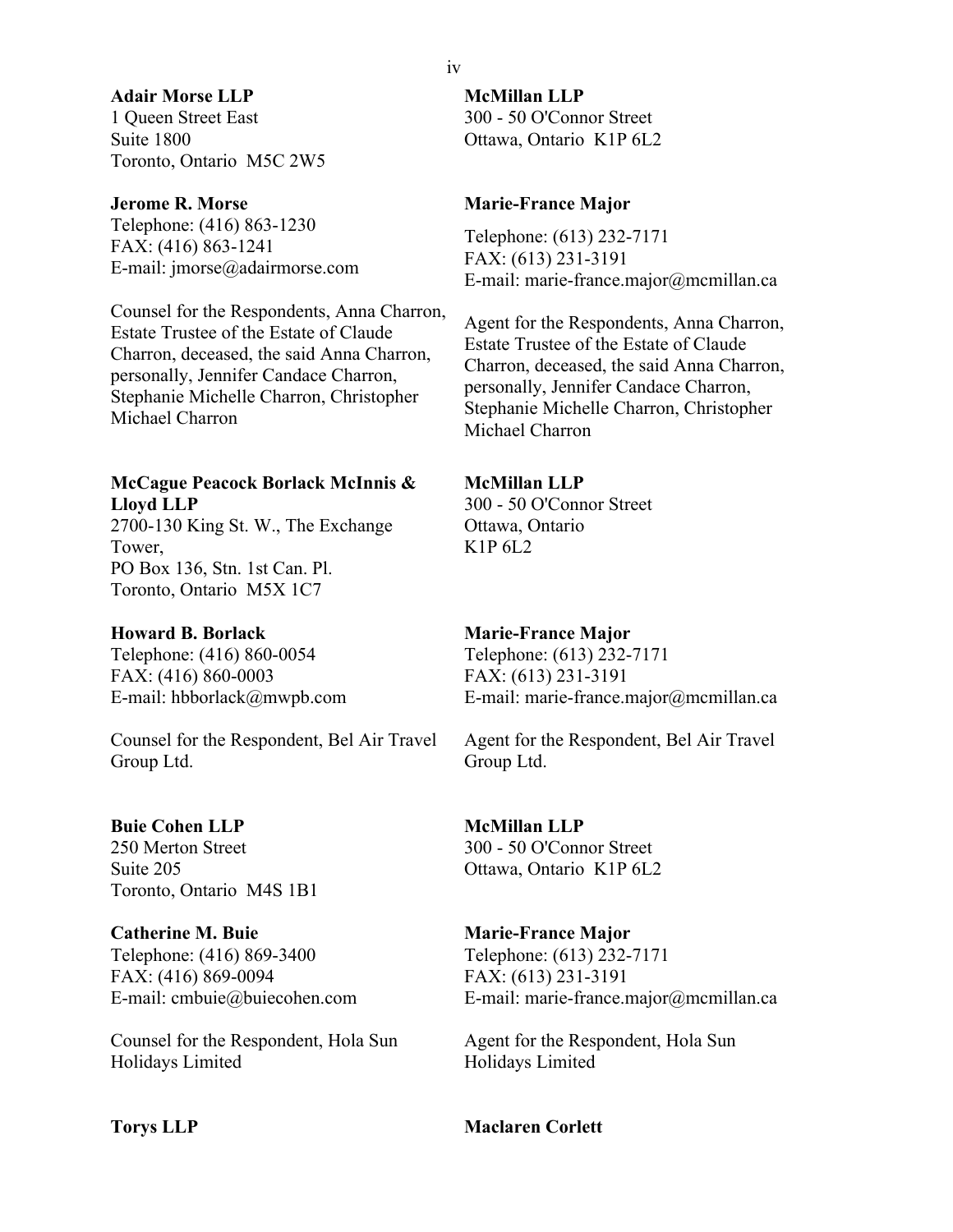Suite 3000, Maritime Life Tower P. O. Box 270, Toronto-Dominion Centre Toronto, Ontario M5K 1N2

**John Terry** Telephone: (416) 865-8245 FAX: (416) 865-7380 E-mail: jterry@torys.com

Counsel for the Intervener, Tourism Industry Association of Ontario

**Allan Rouben** Barrister & Solicitor 70 Bond Street, Suite 200 Toronto, Ontario M5B 1X3

**llan Rouben** Telephone: (416) 360-5444 FAX: (416) 365-7702 Email: arouben@bellnet.ca

Counsel for the Intervener, Ontario Trial Lawyers Association

50 O'Connor Street, Suite 1625 Ottawa, Ontario K1P 6L2

**Michael A. Chambers** Telephone: (613) 233-1146 FAX: (613) 233-7190 E-mail: mchambers@macorlaw.com

Agent for the Intervener, Tourism Industry Association of Ontario

**Connolly Obagi LLP** 1100 - 200 Elgin Street Ottawa, Ontario K2P 1L5

**Thomas P. Connolly** Telephone: (613) 683-2244 FAX: (613) 567-9751 E-mail: tom.connolly@connollyobagi.com

Agent for the Intervener, Ontario Trial Lawyers Association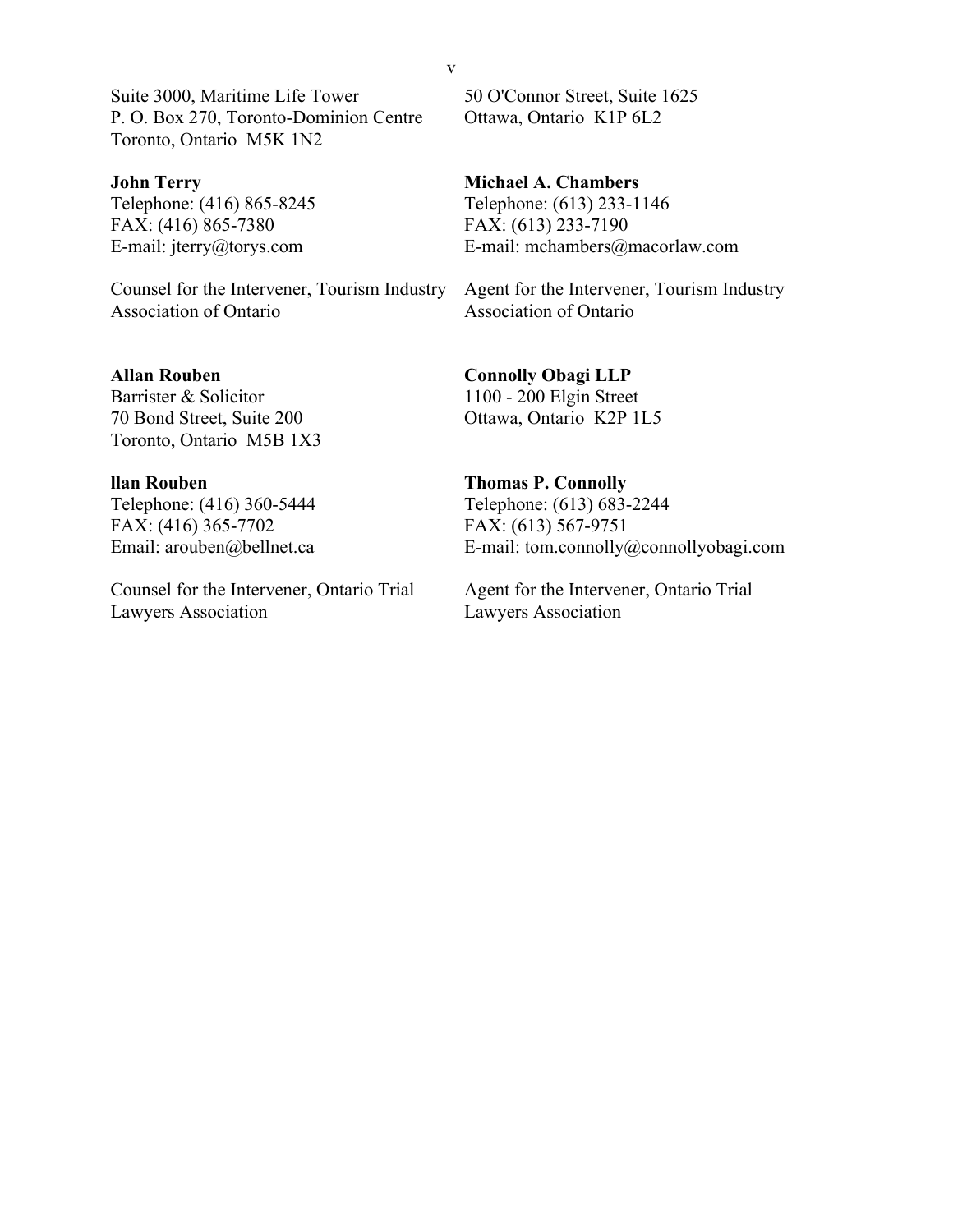# **TABLE OF CONTENTS**

| <b>PART I - OVERVIEW</b>                                                                                                                                    | 1              |
|-------------------------------------------------------------------------------------------------------------------------------------------------------------|----------------|
| <b>PART II - ISSUES</b>                                                                                                                                     | $\overline{2}$ |
| <b>PART III - LAW AND ARGUMENT</b>                                                                                                                          | $\overline{2}$ |
| The Origins of the Forum of Necessity Doctrine                                                                                                              | $\overline{2}$ |
| The Objective of Forum of Necessity Jurisdiction                                                                                                            | 4              |
| <b>Forum of Necessity with Order, Fairness and Comity</b>                                                                                                   | 6              |
| <b>Forum of Necessity Ensures Access to Justice for Survivors of Human Rights</b><br>Abuses who are Legally or Practically Denied Access to a Foreign Court | 9              |
| <b>PART IV - SUBMISSIONS ON COSTS</b>                                                                                                                       | 10             |
| <b>PART V - ORDER SOUGHT</b>                                                                                                                                | 10             |
| <b>PART VI - TABLE OF AUTHORITIES</b>                                                                                                                       | 11             |
| <b>PART VII - LEGISLATION</b>                                                                                                                               | 12             |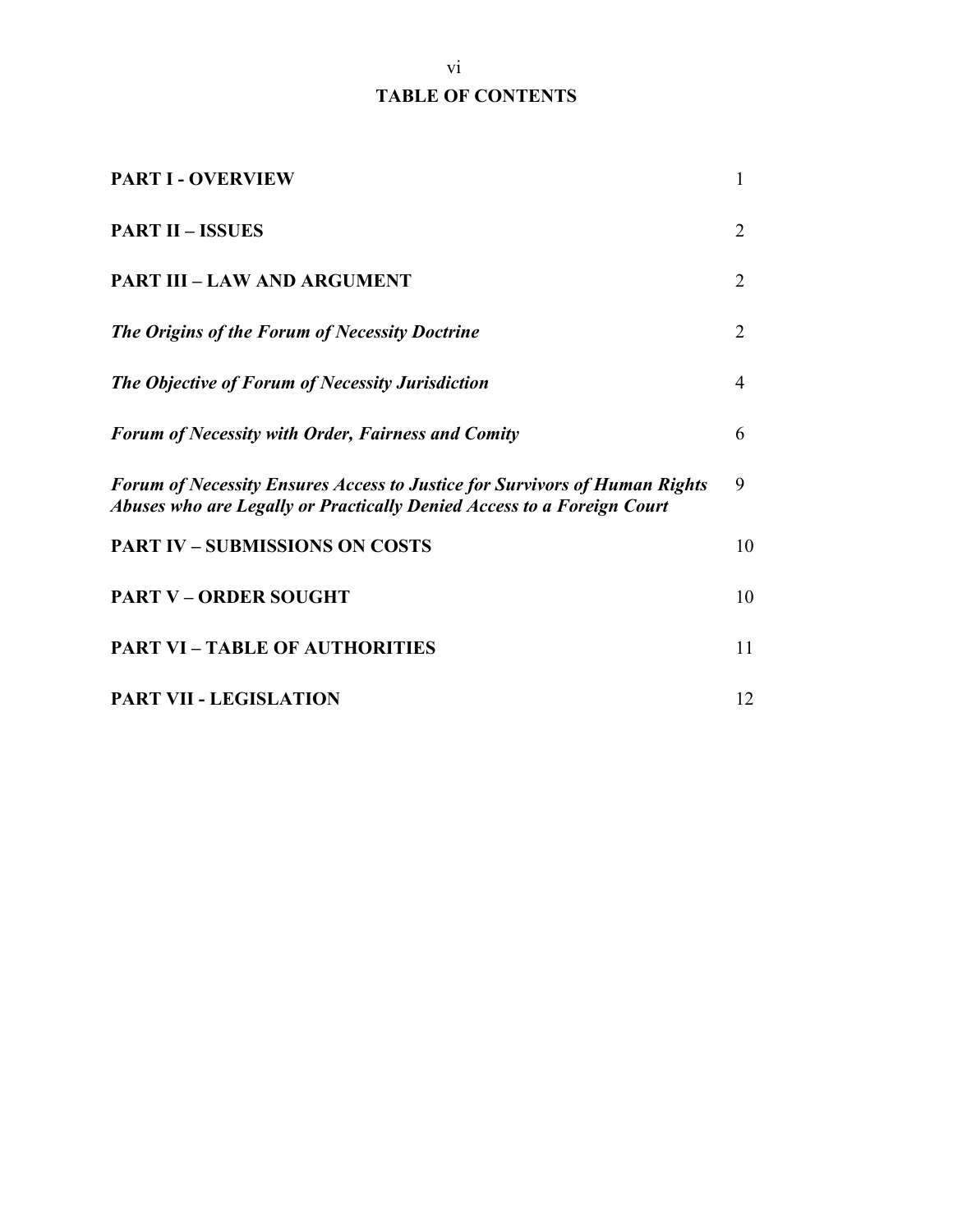#### **PART I – OVERVIEW**

1. The doctrine of forum of necessity operates as an additional and discretionary ground for asserting jurisdiction in tort proceedings relating to foreign defendants and extraterritorial events when none of the traditional bases apply (*i.e*. consent, presence or real and substantial connection). A court may exercise this jurisdiction where institution of proceedings elsewhere is impossible or could not reasonably be required, such as, for example, in civil claims for human rights violations like torture and genocide brought by plaintiffs who cannot return to the forum where the harm occurred without risking their lives or further injury.

2. The Court of Appeal for Ontario noted the emergence of the doctrine of forum of necessity in Canadian and European law as one of the justifications for reformulating the real and substantial connection test. The Court of Appeal for Ontario recognized that there can be exceptional cases where overriding considerations of fairness and the need to ensure access to justice will justify the assumption of jurisdiction in the absence of a real and substantial connection. These circumstances, the Court held, should be addressed under the forum of necessity doctrine rather than by distorting the real and substantial connection test.<sup>1</sup>

3. Amnesty International, the Canadian Centre for International Justice and Canadian Lawyers for International Human Rights ("the Joint International Human Rights Interveners") respectfully submit that the Court of Appeal for Ontario's explicit recognition of the forum of necessity doctrine is a positive development that harmonizes Ontario law with well-recognized national and international standards of jurisdiction and access to justice. This Honourable Court should affirm that important component of the decision on appeal.

4. Forum of necessity is rooted in the principles of order, fairness and comity. It promotes order and the rule of law by providing access to justice and a forum in which valid claims can be satisfactorily litigated. It also respects the requirements of fairness by preventing denials of justice to plaintiffs who have no other option but to sue in Canadian courts because of insurmountable or unreasonable impediments. Finally, when applied in exceptional cases relating to fundamental human rights protected by peremptory norms of international law (*jus cogens*), forum of necessity jurisdiction protects international comity.

1

 <sup>1</sup> *Van Breda <sup>v</sup> Village Resorts Ltd,* 2010 ONCA 84 at paras 54 and 100.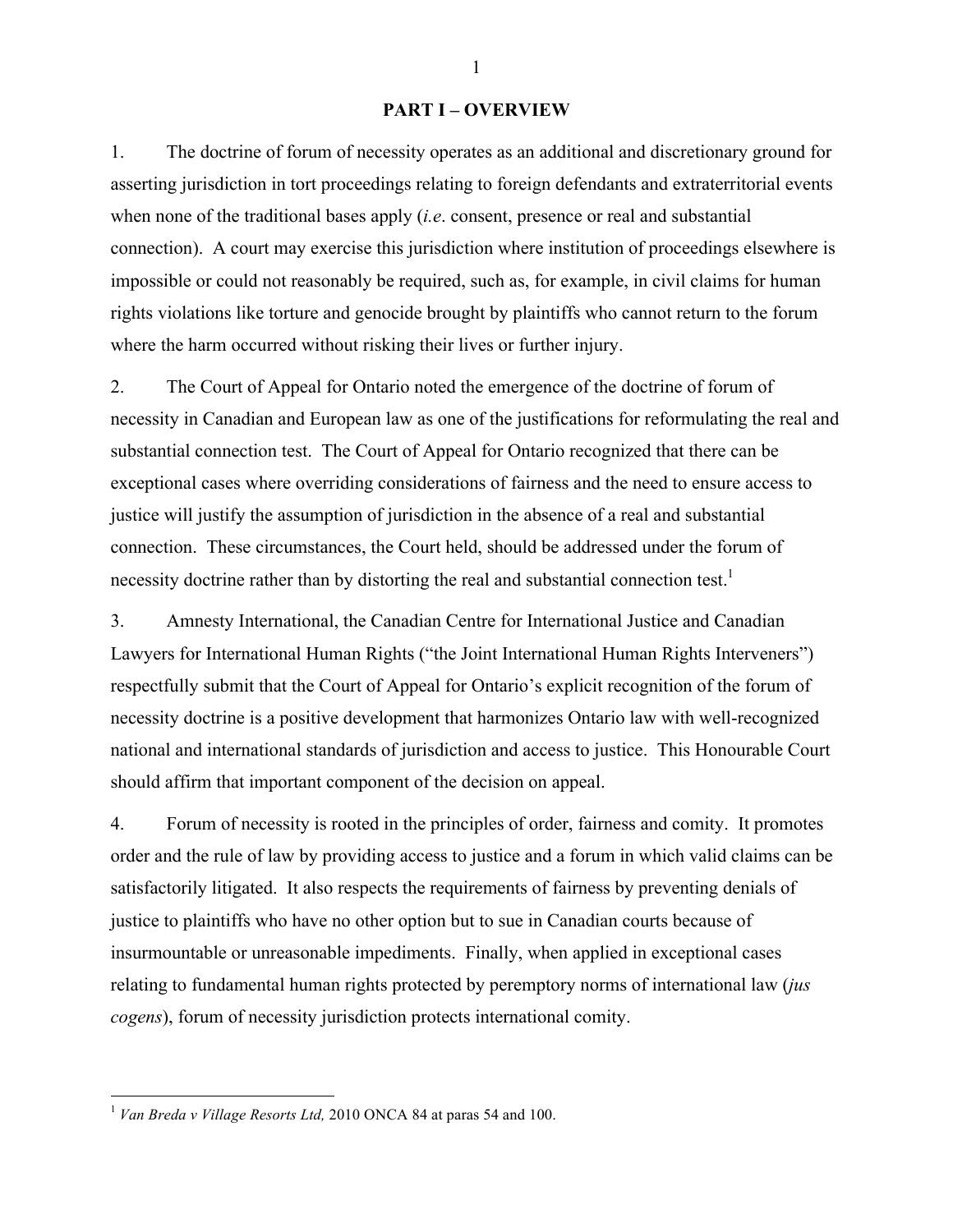#### **PART II – ISSUES**

5. These appeals raise questions relating to the origins, objectives, and proper application of the forum of necessity doctrine. Indeed, the Appellant relies heavily on the doctrine in its submissions before this Honourable Court, whereas the Respondents argue that this Honourable Court need not decide if Ontario is a forum of necessity because they assert a real and substantial connection between their claims, the parties and Ontario.<sup>2</sup> It is therefore important that this Honourable Court have a full appreciation of the origins and operation of the forum of necessity doctrine prior to deciding what role, if any, it should have in the disposition of these appeals.

#### **PART III – LAW AND ARGUMENT**

6. These appeals concern the principles that govern the adjudicative jurisdiction of Canadian courts in tort proceedings involving foreign defendants and extraterritorial events. The Court of Appeal for Ontario held that it was appropriate to modify and clarify the principles it laid down in *Muscutt v Courcelles*<sup>3</sup> "in light of the post-Muscutt changes to the legal landscape",<sup>4</sup> including notably the emergence of the doctrine of forum of necessity.

7. The doctrine of forum of necessity provides a "*fourth basis of jurisdiction* [*…*] *beyond the traditional bases: consent, defendant's forum and real and substantial connection*",<sup>5</sup> the jurisdictional framework that this Honourable Court recognized in *Morguard*. 6 The Court of Appeal for Ontario held that the doctrine of forum of necessity "*allows the forum to take jurisdiction in cases despite the absence of a real and substantial connection where there is no other forum in which the plaintiff could reasonably seek relief.*" 7

#### *The Origins of the Forum of Necessity Doctrine*

8. When *Muscutt v Courcelles* was heard in 2002, the law of Ontario recognized only "*three ways in which jurisdiction* [*could*] *be asserted against an out-of-province defendant: (1)*  presence-based jurisdiction; (2) consent-based jurisdiction; and (3) assumed jurisdiction."<sup>8</sup> But

<sup>&</sup>lt;sup>2</sup> Respondents' Factum in SCC File No. 33692 (Van Breda) at para 80.<br><sup>3</sup> Muscutt v Courcelles (2002), 60 OR (3d) 20 (CA).

<sup>&</sup>lt;sup>4</sup> Van Breda v Village Resorts Ltd, 2010 ONCA 84 at para 70.<br><sup>5</sup> Janet Walker, "*Muscutt* Misplaced: The Future of Forum of Necessity Jurisdiction in Canada" (2009) 48 *Can Bus L J* 135 at 136 [Emphasis in original].<br>
<sup>6</sup> Morguard Investments Ltd v De Savoye, [1990] 3 SCR 1077 at para 22 and 51.<br>
<sup>7</sup> Van Breda v Village Resorts Ltd, 2010 ONCA 84 at para 54.<br>
<sup>8</sup> Muscutt v Courcelles (2002), 60 OR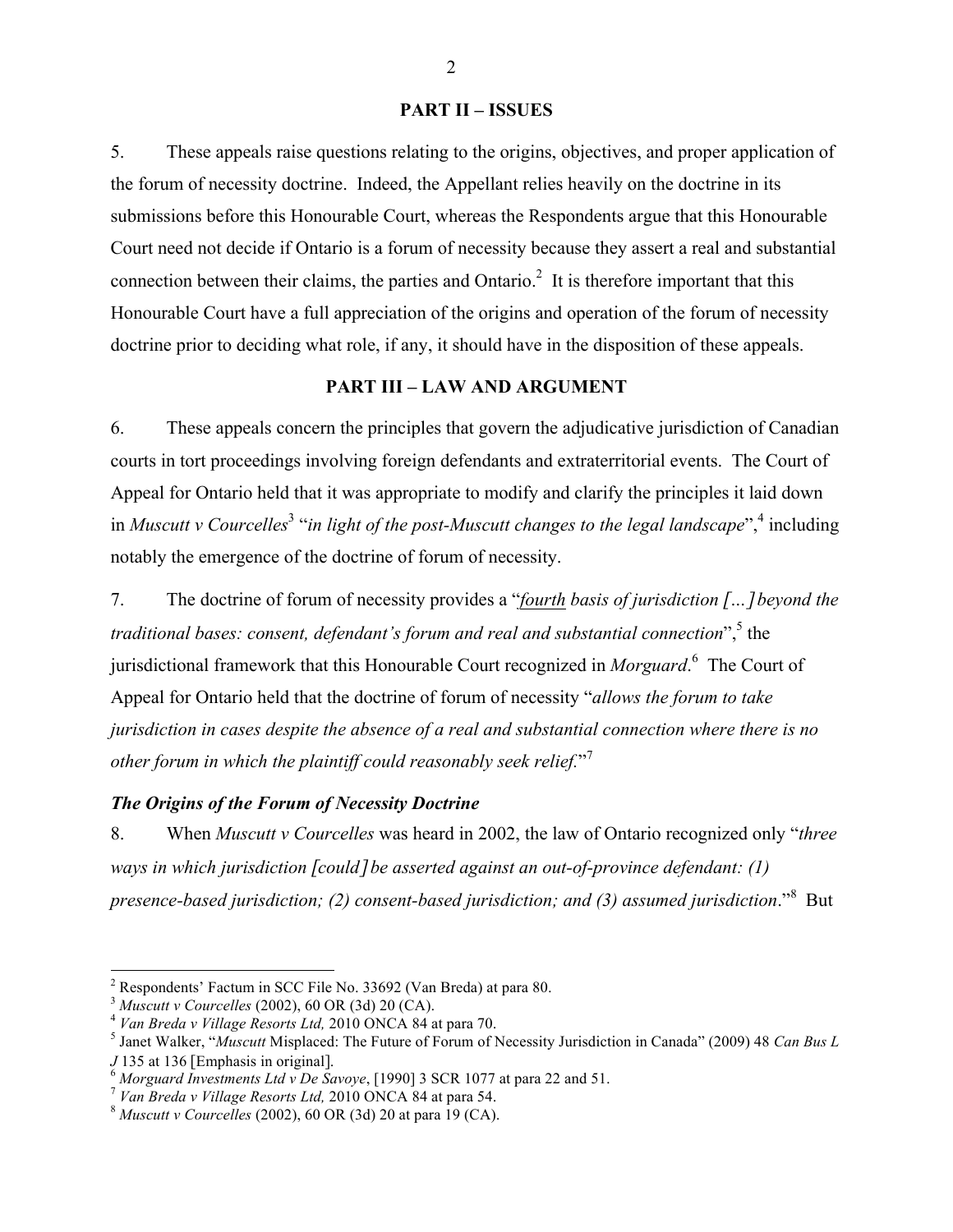as Sharpe JA noted in the judgment on appeal, "*since Muscutt was decided, the concept of 'forum of necessity' or 'forum of last resort' has emerged as a significant jurisdictional doctrine*."9

9. Forum of necessity first appeared in Canada in 1991 with the enactment of Article 3136 of the *Quebec Civil Code*.<sup>10</sup> Following both Quebec's lead and the Uniform Law Conference of Canada's model *Court Jurisdiction and Proceedings Transfer Act* (*CJPTA*), British Columbia and Nova Scotia have since enacted forum of necessity provisions.

| Quebec<br>Quebec<br>Civil Code,<br>SQ 1991,<br>c64,<br>art 3136          | 3136. Even though a Québec authority has no<br>jurisdiction to hear a dispute, it may hear it, if<br>the dispute has a sufficient connection with<br>Québec, where proceedings cannot possibly<br>be instituted outside Québec or where the<br>institution of such proceedings outside<br>Québec cannot reasonably be required.                                                                                                                                                                                                                                                                                                                                                                                         | 3136. Bien qu'une autorité québécoise ne soit<br>pas compétente pour connaître d'un litige, elle<br>peut, néanmoins, si une action à l'étranger se<br>révèle impossible ou si on ne peut exiger<br>qu'elle y soit introduite, entendre le litige si<br>celui-ci présente un lien suffisant avec le<br>Québec. |  |
|--------------------------------------------------------------------------|-------------------------------------------------------------------------------------------------------------------------------------------------------------------------------------------------------------------------------------------------------------------------------------------------------------------------------------------------------------------------------------------------------------------------------------------------------------------------------------------------------------------------------------------------------------------------------------------------------------------------------------------------------------------------------------------------------------------------|---------------------------------------------------------------------------------------------------------------------------------------------------------------------------------------------------------------------------------------------------------------------------------------------------------------|--|
| <b>Uniform</b><br>Law<br>Conference<br>of Canada                         | 6. A court that under section 3 lacks<br>territorial competence in a proceeding may<br>hear the proceeding despite that section if it<br>considers that:                                                                                                                                                                                                                                                                                                                                                                                                                                                                                                                                                                |                                                                                                                                                                                                                                                                                                               |  |
| Model Court<br><b>Jurisdiction</b><br>and<br>Proceedings<br>Transfer Act | (a) there is no court outside [enacting]<br>province or territory] in which the<br>plaintiff can commence the proceeding;<br>$\alpha$ r<br>(b) the commencement of the proceeding<br>in a court outside [enacting province or<br>territory] cannot reasonably be<br>required.<br><b>6.1.</b> This section creates a residual discretion<br>to act, notwithstanding the lack of jurisdiction<br>under normal rules, provided that the<br>conditions in (a) or (b) are met. Residual<br>discretion permits the court to Act as a<br>"forum of last resort" where there is no other<br>forum in which the plaintiff could reasonably<br>seek relief. The language tracks that of<br>Article 3136 of the Quebec Civil Code. |                                                                                                                                                                                                                                                                                                               |  |
| <b>British</b><br>Columbia                                               | 6. A court that under section 3 lacks territorial competence in a proceeding may hear the<br>proceeding despite that section if it considers that                                                                                                                                                                                                                                                                                                                                                                                                                                                                                                                                                                       |                                                                                                                                                                                                                                                                                                               |  |
| CJPTA,<br>SBC 2003,<br>c 28, s 6                                         | there is no court outside British Columbia in which the plaintiff can commence the<br>(a)<br>proceeding, or<br>the commencement of the proceeding in a court outside British Columbia cannot<br>(b)<br>reasonably be required                                                                                                                                                                                                                                                                                                                                                                                                                                                                                           |                                                                                                                                                                                                                                                                                                               |  |

<sup>&</sup>lt;sup>9</sup> *Van Breda v Village Resorts Ltd,* 2010 ONCA 84 at para 54.<br><sup>10</sup> *Civil Code of Quebec*, SQ 1991, c 64, article 3136; John McEvoy, "Forum of Necessity in Quebec Private International Law: CcQ art 3136" (2005) 35 *RGD* 61.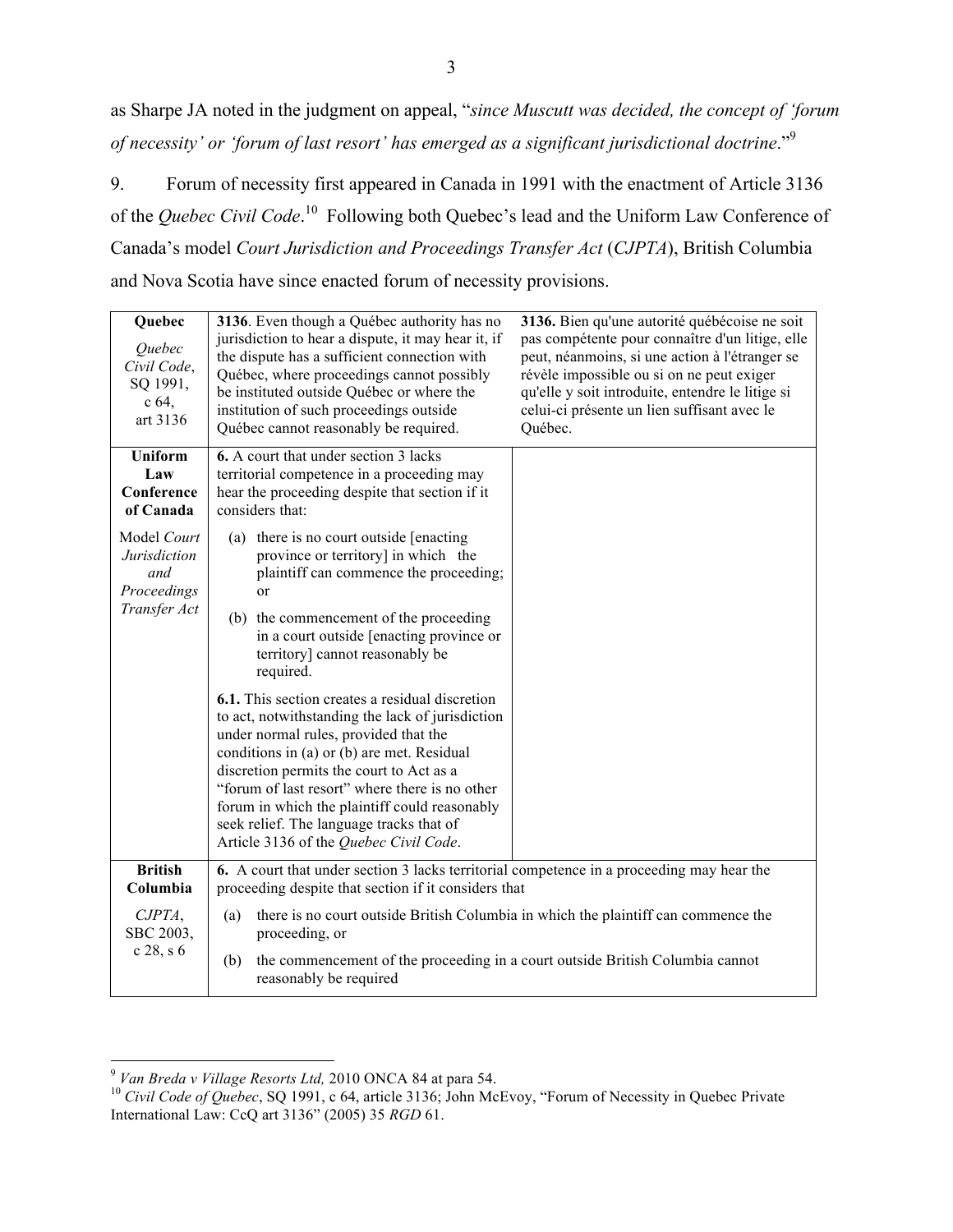| <b>Nova Scotia</b><br>CJPTA, | 7. A court that under Section 4 lacks territorial competence in a proceeding may hear the<br>proceeding notwithstanding that Section if it considers that |  |
|------------------------------|-----------------------------------------------------------------------------------------------------------------------------------------------------------|--|
| SNS 2003,<br>$c$ 2, s 7      | there is no court outside the Province in which the plaintiff can commence the<br>(a)<br>proceeding; or                                                   |  |
|                              | the commencement of the proceeding in a court outside the Province cannot reasonably<br>(b)<br>be required.                                               |  |

10. The Court of Appeal for Ontario introduced a common law doctrine of forum of necessity in terms consistent with the legislated versions currently in force elsewhere in the country.<sup>11</sup> The judgment on appeal "*is the first case in Canada to recognize a common law forum of necessity doctrine*."12

11. As the official commentaries to the *Quebec Civil Code*<sup>13</sup> make clear, Article 3136 is directly modeled on Section 3 of Switzerland's *Loi fédérale du 18 décembre 1987 sur le droit international privé,* RS 291 ("Swiss Act"), which provides as follows:

3. When the present statute does not provide for a forum in Switzerland and when proceedings in another country are impossible or cannot be reasonably be required, the Swiss judicial or administrative authorities of the place with which the action has a sufficient connection shall have jurisdiction.<sup>14</sup>

3. Lorsque la présente loi ne prévoit aucun for en Suisse et qu'une procédure à l'étranger se révèle impossible ou qu'on ne peut raisonnablement exiger qu'elle y soit introduite, les autorités judiciaires ou administratives suisses du lieu avec lequel la cause présente un lien suffisant sont compétentes.<sup>15</sup>

12. In addition to Switzerland, necessity jurisdiction forms part of the law of France,

Germany, Netherlands, Ireland and Portugal,<sup>16</sup> and "*is also found in article 6 of the European Convention on Human Rights.*" 17

#### *The Objective of Forum of Necessity Jurisdiction*

13. The objective of forum of necessity jurisdiction is to provide plaintiffs with a forum in exceptional circumstances where it is impossible or unreasonable to expect them to commence

<sup>&</sup>lt;sup>11</sup> *Van Breda v Village Resorts Ltd*, 2010 ONCA 84 at para 54 and 100.<br><sup>12</sup> Tanya Monestier, "A 'Real and Substantial' Improvement? Van Breda Reformulates the Law of Jurisdiction in Ontario" in Hon. Justice Todd Archibald, Hon. Justice Randall Scott Echlin, *Annual Review of Civil Litigation* 2010, Toronto, Carswell, 2010 at 216. See also Jean-Gabriel Castel & Janet Walker, *Canadian Conflict of Laws,* 6th edition

<sup>(</sup>looseleaf), volume 1 at 11-57.<br><sup>13</sup> Commentaires du ministre de la Justice, volume 2, Publication du Québec, 1993 at 2000.<br><sup>14</sup> Swiss Federal Statute on Private International Law of December 18, 1987, An English Translati

Cornu, Stéphane Hankins and Symeon Symeonides, (1989) 37 *Am J Comp L* 193 at 196.<br><sup>15</sup> *Loi fédérale du 18 décembre 1987 sur le droit international privé*, RS 291, article 3 (Suisse). The Swiss Act came into force on Janu

<sup>&</sup>lt;sup>16</sup> John McEvoy, "Forum of Necessity in Quebec Private International Law: CcQ art 3136" (2005) 35 RGD 61 at 73.<br><sup>17</sup> Josephson (Litigation guardian of) v Balfour Recreation Commission, 2010 BCSC 603 at para 86; Janet Wal

<sup>&</sup>quot;*Muscutt* Misplaced: The Future of Forum of Necessity Jurisdiction in Canada" (2009) 48 *Can Bus L J* 135 at 136.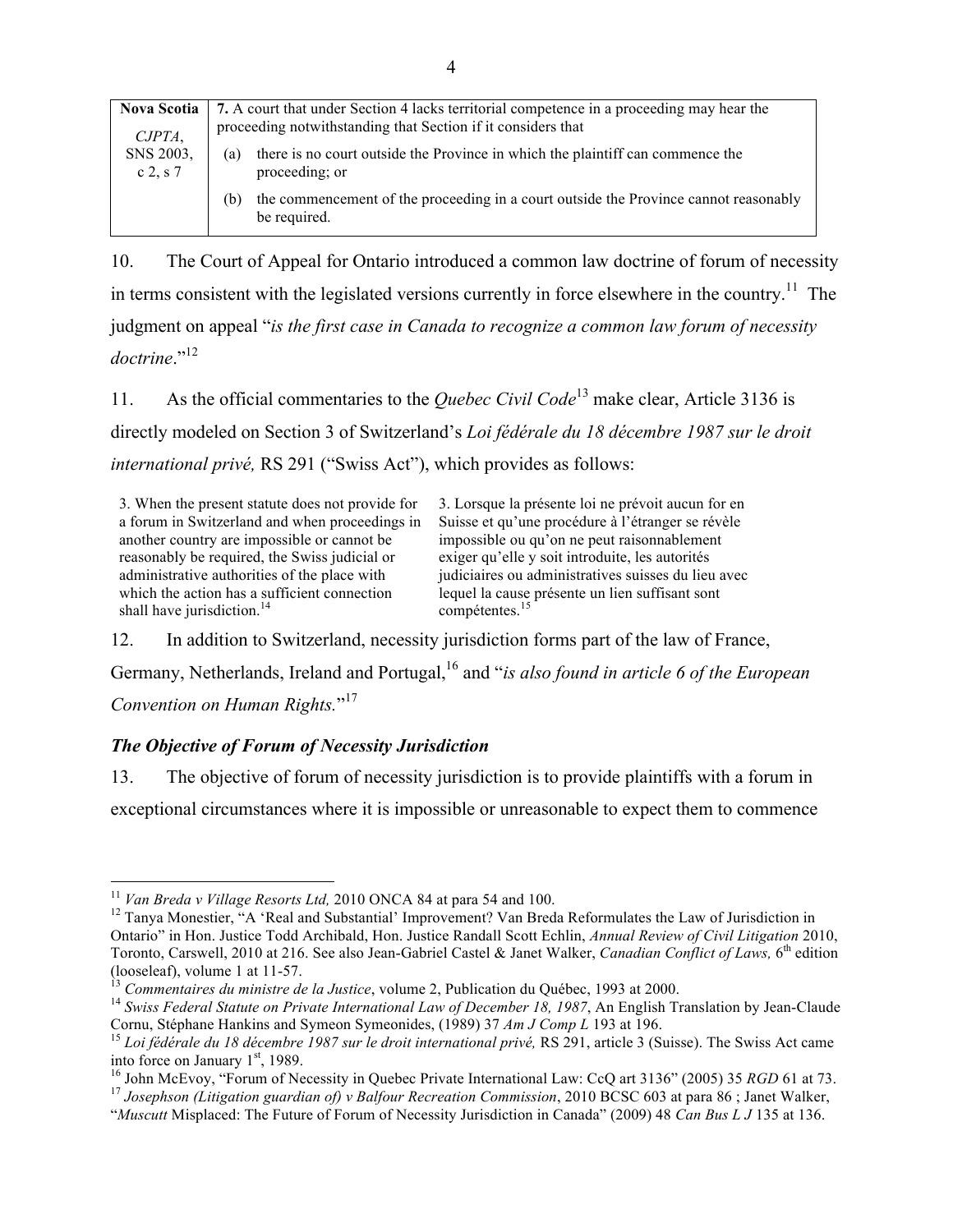proceedings elsewhere. Forum of necessity jurisdiction ensures access to justice in cases where it would otherwise be denied.

14. During the drafting period of the Swiss Act, Professor Vischer, one of the act's principal authors, articulated the fundamental policy objective of the doctrine as follows:

*A general forum of necessity in Switzerland is offered to foreigners when the absence of this forum has a totally inappropriate effect for the claimant, in the sense of an international denial of justice. The grant of this forum of necessity must be applied in a restrictive way, but its availability stems from the fact that there may always be situations not foreseen by the legislator making it absolutely imperative to provide access to our courts*. <sup>18</sup> [Emphasis added]

15. In a subsequent commentary on Section 3 of the Swiss Act, Professor Vischer emphasized that its main international legal function was to prevent denials of justice by providing access to national courts:

*The negative conflict can lead to a "déni de justice" for the claimant, if he cannot obtain jurisdiction on the grounds that no State considers its courts competent. It is generally recognized that public international law demands that States should take the necessary precautions to provide respective jurisdiction or order to avoid denial of justice. The European Convention on Human Rights even confers on the prohibition of denial of justice the quality of being a human right (Art. 6§1).*<sup>19</sup>

16. Article 6(1) of the European Convention on Human Rights provides, *inter alia*, that in *"the determination of his civil rights and obligations or of any criminal charge against him, everyone is entitled to a fair and public hearing within a reasonable time by an independent and impartial tribunal established by law*."20

17. In European law, the Article 6(1) right of access to justice includes the right to access a court of law in which valid claims can be adjudicated. As the European Court of Human Rights stated in *Kreuz v Poland*, [2001] ECHR No. 28249/95 at para 52:

*The Court reiterates that,* [*…*] *Article 6 § 1 secures to everyone the right to have any claim relating to his civil rights and obligations brought before a court or tribunal. In this way, that provision embodies the "right to a court"* [*…*]*. The fair, public and expeditious characteristics of judicial proceedings are indeed of no value at all if such proceedings are not first initiated. And in civil matters one can scarcely conceive of the rule of law without there being a possibility of having access to the courts*. [Emphasis added]

<sup>&</sup>lt;sup>18</sup> Frank Vischer, "Drafting National Legislation on Conflict of Laws: The Swiss Experience" (1977) 41 *L* & Contemp Prob 131 at 136.

<sup>&</sup>lt;sup>19</sup> Frank Vischer, "General Course on Private International Law" (1992) 232 Recueil des cours 9 at 204.<br><sup>20</sup> European Convention of Human Rights, ETS No 5, 213 UNTS 221 (11 November 1950), Article 6.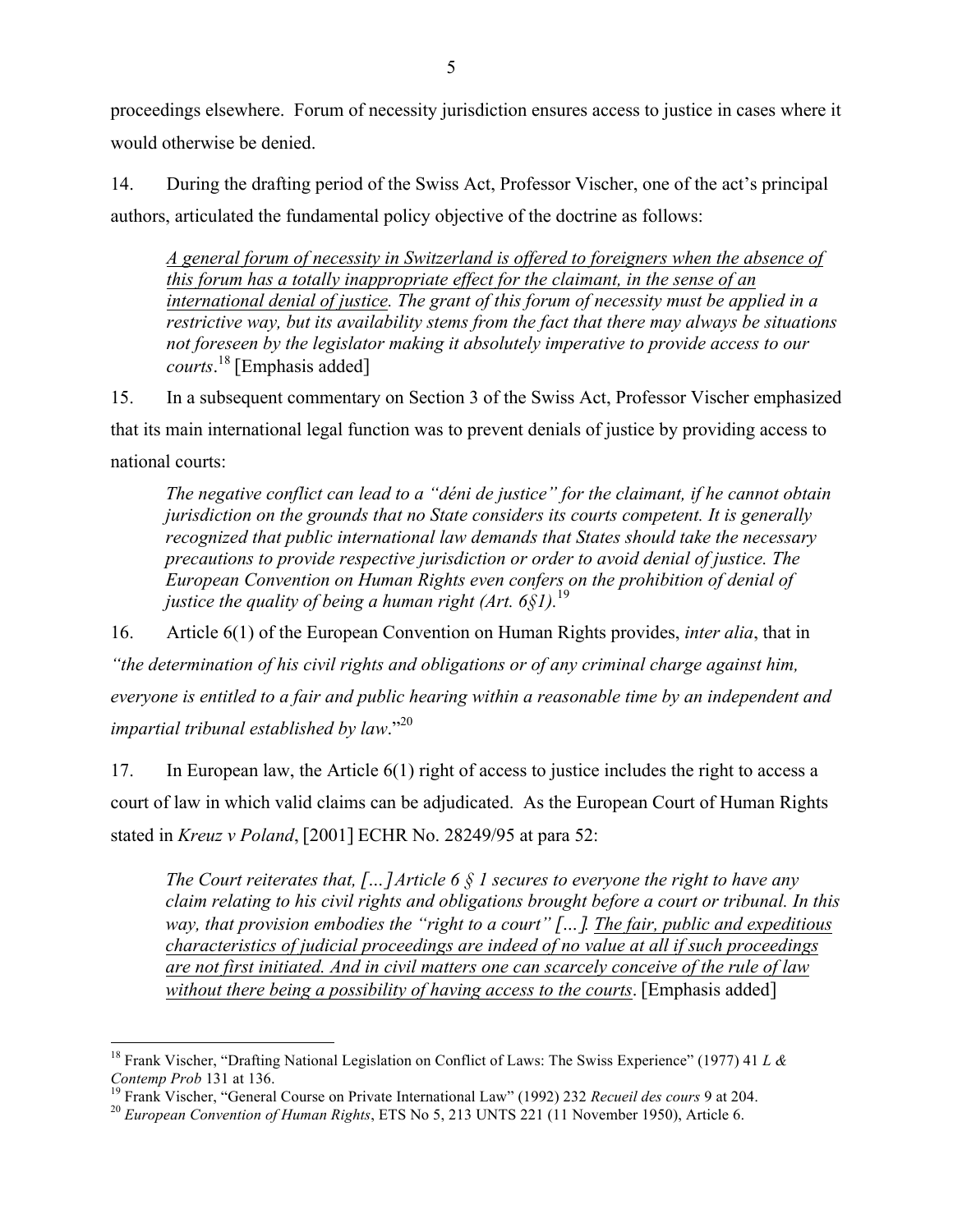18. The doctrine of forum of necessity protects the exercise of the fundamental right of every person to have their civil claims determined in a court of law.<sup>21</sup> This right is thwarted when victims of abuses like torture and genocide are unable to pursue justice in the courts of the country where the abuses happened.<sup>22</sup>

19. The right of every person "*to a fair hearing in accordance with the principles of fundamental justice for the determination of his rights and obligations*" <sup>23</sup> is also a basic tenet of Canadian law.

20. With reference to the indispensable right to access courts of law in the context of litigation under the *Canadian Charter of Rights and Freedoms*, Dickson CJC stated:

*To paraphrase the European Court of Human Rights in* Golder v. United Kingdom*,* [*…*] *it would be inconceivable that Parliament and the provinces should describe in such detail the rights and freedoms guaranteed by the Charter and should not first protect that which alone makes it in fact possible to benefit from such guarantees, that is, access to a court. How can the courts independently maintain the rule of law [...] if court access is hindered, impeded or denied? The Charter protections would become merely illusory, the entire Charter undermined*. 24 [Emphasis added]

21. Likewise, the entire body of international human rights law, and particularly those conventional and customary norms to which Canada has assented such as the prohibitions against torture and genocide, would be made illusory if there were no court or tribunal available to apply that law. When its stringent conditions are met, the forum of necessity doctrine allows Canadian courts to act as a forum of last resort thereby avoiding a denial of justice.

#### *Forum of Necessity Complies with Order, Fairness and Comity*

22. The Respondents in *Van Breda* submit that this Honourable Court should not consider the doctrine of forum of necessity in this case because it has been suggested that the doctrine "*may be fragile from a constitutional point of view*".<sup>25</sup> The Joint International Human Rights Interveners submit, however, that since no constitutional challenge has been made in this case, this

<sup>&</sup>lt;sup>21</sup> *Universal Declaration on Human Rights*, UN GA res. 217A (III), UN Doc A/810 (10 December 1948), Articles 8 and 10; *International Covenant of Civil and Political Rights*, 999 UNTS 171 (16 December 1966), Article 14(1  $^{22}$  François Larocque, Civil Actions for Uncivilized Acts: The Adjudicative Jurisdiction of Common Law Courts in

*Transnational Human Rights Proceedings,* Toronto, Irwin Law, 2010 at 139-141. <sup>23</sup> *Canadian Bill of Rights*, SC 1960, c 44, s 2(e). See also *Canadian Charter of Rights and Freedoms*, being Part I of the Constitution Act, 1982 (UK) being Schedule B to the Canada Act 1982 (UK), 1982, c 11, s 24(1).<br><sup>24</sup> BCGEU v British Columbia (AG), [1988] 2 SCR 214 at para 24.<br><sup>25</sup> Respondents' Factum in SCC File No. 33692 (Van Breda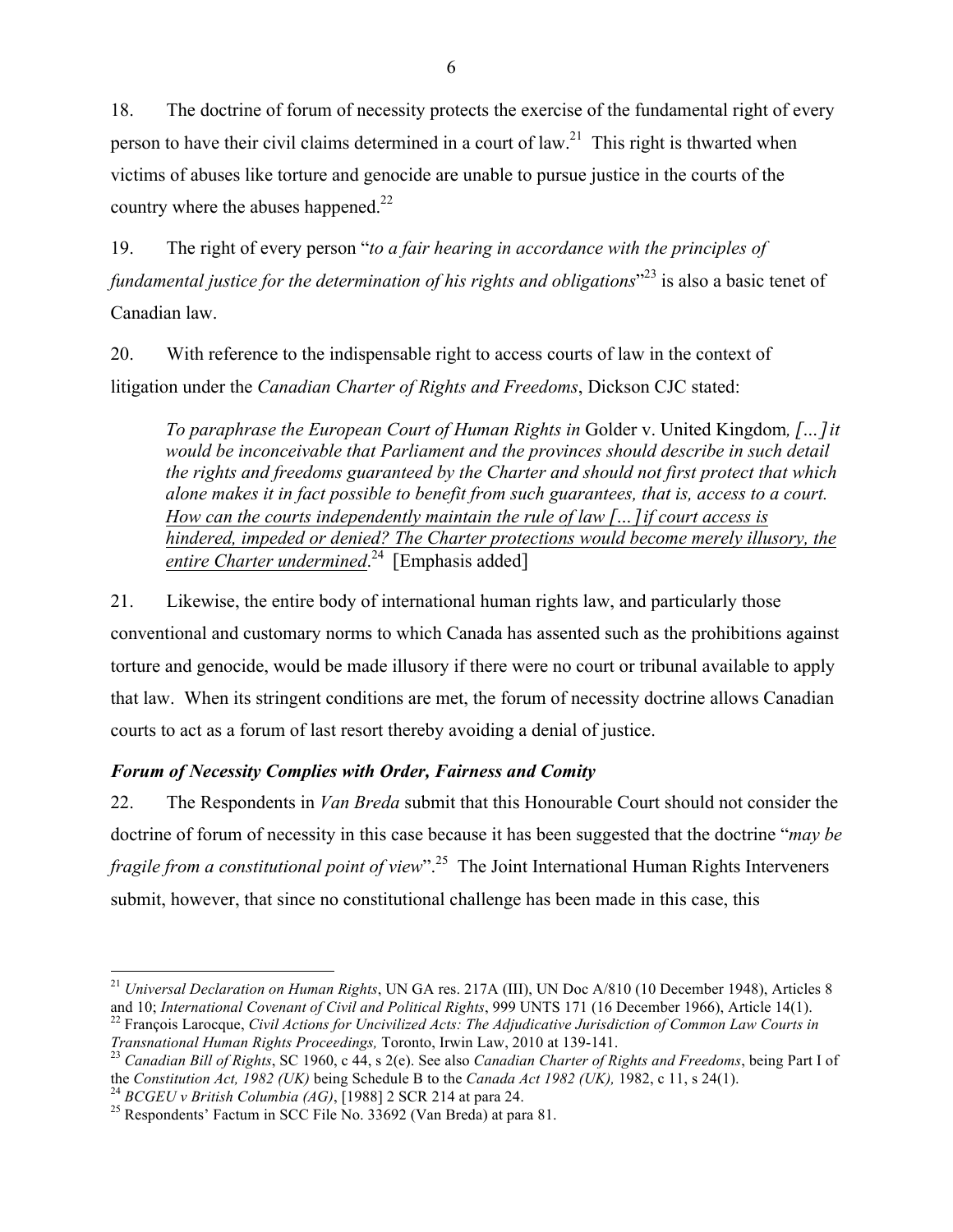Honourable Court should proceed on the basis, as have other Canadian courts,  $26$  that the doctrine provides a legitimate basis for asserting jurisdiction.<sup>27</sup> It could result in an unintended chilling effect on the development of the doctrine for this Court to muse on the constitutionality of the provision in circumstances where it has not been put in issue.

23. In any event, the outer limits of a Canadian court's jurisdiction in international cases are not defined by the real and substantial connection test, but rather by the principles of order and fairness, which this Honourable Court has characterized as the "*constitutional imperatives*" <sup>28</sup> that underlie the Canadian approach to private international law. While international comity is not imbued with the same normative strength as order and fairness, it serves as "*a useful guiding principle when applying the rules of private international law*" in international cases.<sup>29</sup>

24. The Joint International Human Rights Interveners submit that forum of necessity complies with the requirements of order and fairness and protects international comity. The doctrine promotes order and the rule of law by providing access to justice and a forum in which valid claims can be satisfactorily litigated. Indeed, the judicial determination of legal disputes is an essential component of Canadian and international order. Forum of necessity also respects the requirements of fairness by preventing denials of justice to plaintiffs who have no other option but to sue in Canadian courts because of insurmountable or unreasonable impediments elsewhere.

25. The Court of Appeal for Ontario unanimously characterized the fairness of permitting access to justice as the "*overriding concern*" <sup>30</sup> of forum of necessity jurisdiction. While fairness is no longer considered as a stand-alone factor in the context of a real and substantial connection analysis, fairness is the definitive and prevailing factor when applying the forum of necessity doctrine. In other words, fairness is "*capable of trumping weak connections*" that would otherwise not justify the assumption of jurisdiction.<sup>31</sup>

7

 <sup>26</sup> E.g. *Josephson v Balfour Recreation Commission*, 2010 BCSC 603; *Olney v Rainville*, 2008 BCSC 753 at paras 38-40. 27 In *Spar Aerospace Ltd v American Mobile Satellite Corp*, [2002] 4 SCR 205 at para 44, this Honourable Court

refused to consider constitutional objections to a Quebec jurisdictional rule because no constitutional question was stated.

<sup>28</sup> *Hunt v T&N plc*, [1993] 4 SCR 289 at 324. See *Unifund Assurance Co v Insurance Corp of British Columbia*, [2003] 2 SCR 63 at paras 68-73 for an application of these constitutional imperatives.<br><sup>29</sup> Spar Aerospace Ltd v American Mobile Satellite Corp, [2002] 4 SCR 205 at para 17.<br><sup>30</sup> Van Breda v Village Resorts Limited, 2010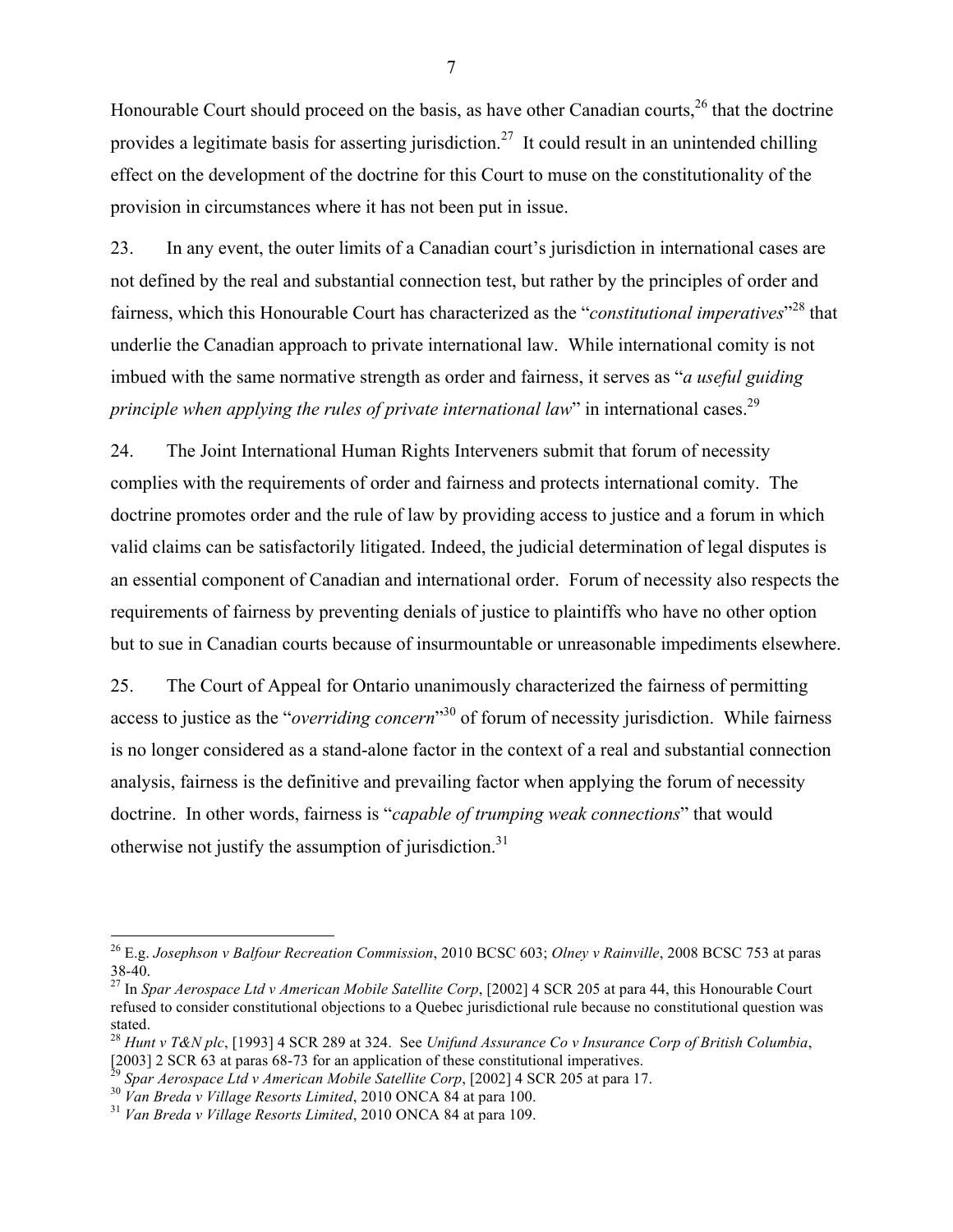26. In *Bouzari v Islamic Republic of Iran*, a civil claim for torture committed in Iran, which was brought after *Muscutt* but before the decision on appeal, the Court of Appeal for Ontario recognized the "*elevated*" function of fairness in cases where plaintiffs cannot turn to another forum. As Goudge JA noted: "*if Ontario does not take jurisdiction, the appellant will be left without a place to sue. Given that the appellant is now connected to Ontario by his citizenship, the requirement of fairness* [*…*] *would seem to be of elevated importance if the alternative is that the appellant cannot bring this action anywhere.*" <sup>32</sup> [Emphasis added]

27. Finally, when exercised in exceptional cases relating to fundamental human rights protected by peremptory norms of international law, the forum of necessity doctrine also protects international comity. In such cases, Canadian courts defend the interests of the international community as a whole by providing an impartial forum in which the highest-ranking norms of the international legal order are administered. The exercise of jurisdiction over claims that engage norms embodying the universal consensus of the international community, such as the prohibition of torture and genocide, "*will not significantly threaten the practical harmony that comity principles seek to protect*."33

28. In Canadian law, comity involves deference to "*the legislative, executive or judicial acts of another nation, having due regard both to international duty and convenience, and to the rights of its own citizens or of other persons who are under the protection of its laws*."34 However, as this Honourable Court has stated, "*deference ends where clear violations of international law and fundamental human rights begin.*<sup>35</sup> The exercise of jurisdiction on the basis of forum of necessity is therefore consistent with the proper boundaries of comity – deference is given to foreign courts that are open, fair and impartial, but a forum is provided to claimants who are legally or practically denied one elsewhere.

<sup>&</sup>lt;sup>32</sup> Bouzari v Islamic Republic of Iran (2004), 71 OR (3d) 675 at para 37 (CA).<br><sup>33</sup> Sosa v Alvarez-Machain, 542 US 692 at 762 (per Breyer J, concurring).<br><sup>34</sup> Hilton v Guyot, 159 US 113 at 164 (1895), as cited in Spar Ae [2002] 4 SCR 205 at para 19.

<sup>35</sup> *R v Hape,* [2007] 2 SCR 292 at para 52. See also François Larocque, *Civil Actions for Uncivilized Acts: The Adjudicative Jurisdiction of Common Law Courts in Transnational Human Rights Proceedings,* Toronto, Irwin Law, 2010 at 196-199.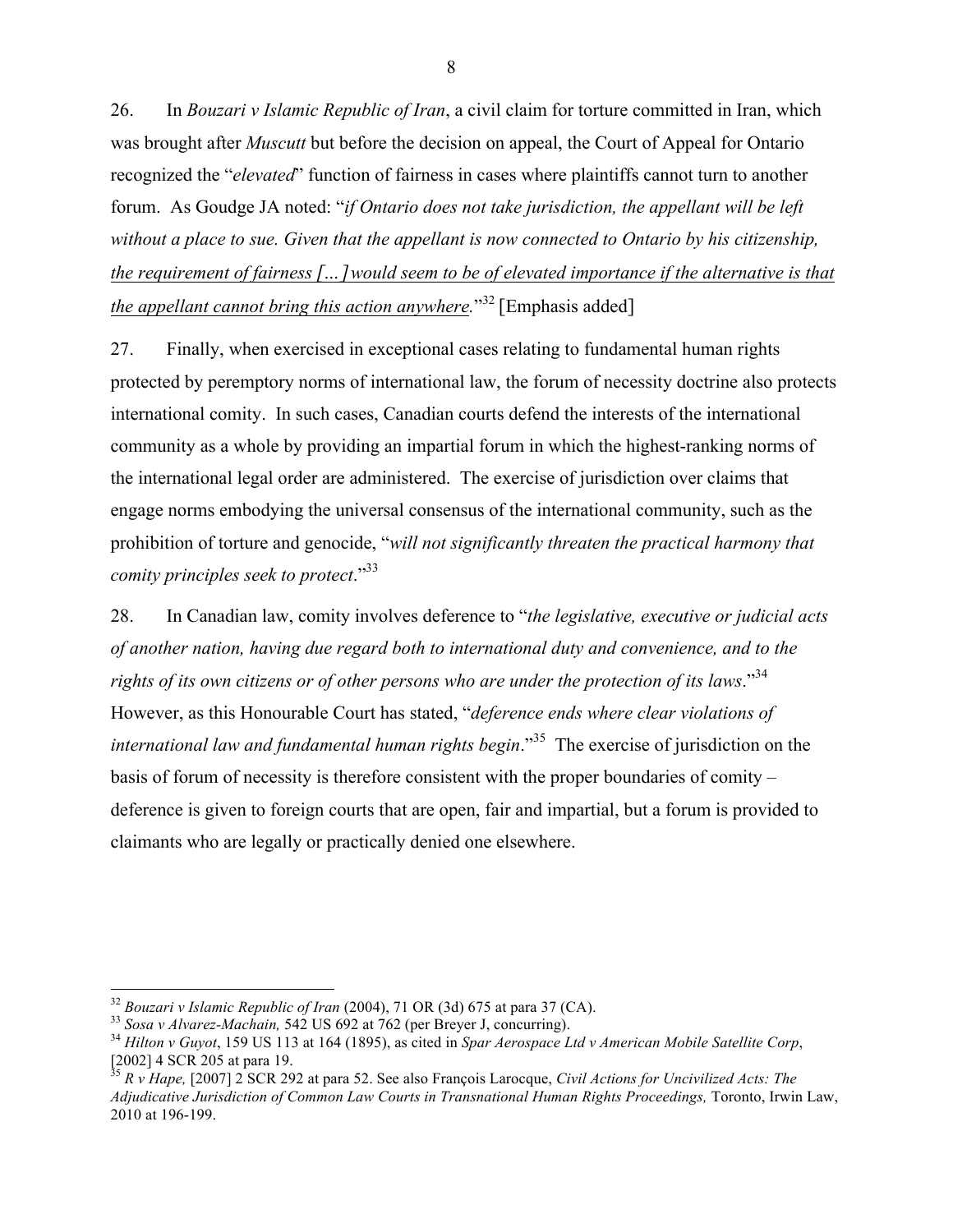*Forum of Necessity Ensures Access to Justice for Survivors of Human Rights Abuses who are Legally or Practically Denied Access to a Foreign Court* 

29. These appeals do not require this Honourable Court to set exact limits on the forum of necessity doctrine's application. However, it is nevertheless possible to identify a range of cases in which jurisdiction might properly be asserted on the basis of forum of necessity. These include tort claims relating to egregious human rights violations instituted by plaintiffs who cannot return to the forum where the harm occurred without risking their lives or further injury.

30. In the judgment on appeal, the Court of Appeal for Ontario pointed to the doctrine of forum of necessity "*as a possible basis for jurisdiction"* in cases like *Bouzari v Islamic Republic of Iran*. 36 But as one scholar put it, "Bouzari *is, in a sense, the easy case; it involved egregious violations of international human rights where there was plainly no other forum to which the plaintiff could turn for redress*."37 The Joint International Human Rights Interveners agree that cases like *Bouzari* meet the doctrine of forum of necessity's stringent standards of impossibility or unreasonableness.

31. The survivors of human rights violations for whom the Joint International Human Rights Interveners advocate are often unable to seek civil redress in the countries where the abuses occurred because they would be at risk of violence or death or because the judicial systems in those countries are often unable or unwilling to process their claims. In those exceptional situations, commencing proceedings in the place where the violations took place is either a practical impossibility or an unreasonable expectation to place upon the plaintiff, or both, and Canadian courts truly stand as the forum of last resort.

32. In *Lamborghini*, LeBel JA, as he then was, suggested that the forum of necessity provision of the *Quebec Civil Code* (Article 3136) would apply to situations where proceedings cannot be commenced in the natural forum due to perilous circumstances:

[*L'article 3136*] *veut régler certains problèmes d'accès à la justice, pour un plaideur qui se trouve dans le territoire québécois, lorsque le forum étranger normalement compétent lui est inaccessible pour des raisons exceptionnelles, comme une impossibilité en droit ou une impossibilité pratique, presqu'absolue. Ainsi, on peut penser à celles résultant de la* 

 <sup>36</sup> *Van Breda <sup>v</sup> Village Resorts Ltd,* 2010 ONCA 84 at para 54, referring to *Bouzari v Islamic Republic of Iran* (2004), 71 O.R. (3d) 675 at para 36-38 (CA). See also Janet Walker, "*Muscutt* Misplaced: The Future of Forum of

Necessity Jurisdiction in Canada" (2009) 48 *Can Bus L J* 135.<br><sup>37</sup> Tanya Monestier, "A 'Real and Substantial' Improvement? Van Breda Reformulates the Law of Jurisdiction in Ontario" in Hon. Justice Todd Archibald, Hon. Justice Randall Scott Echlin, *Annual Review of Civil Litigation* 2010, Toronto, Carswell, 2010 at 216 [Emphasis added].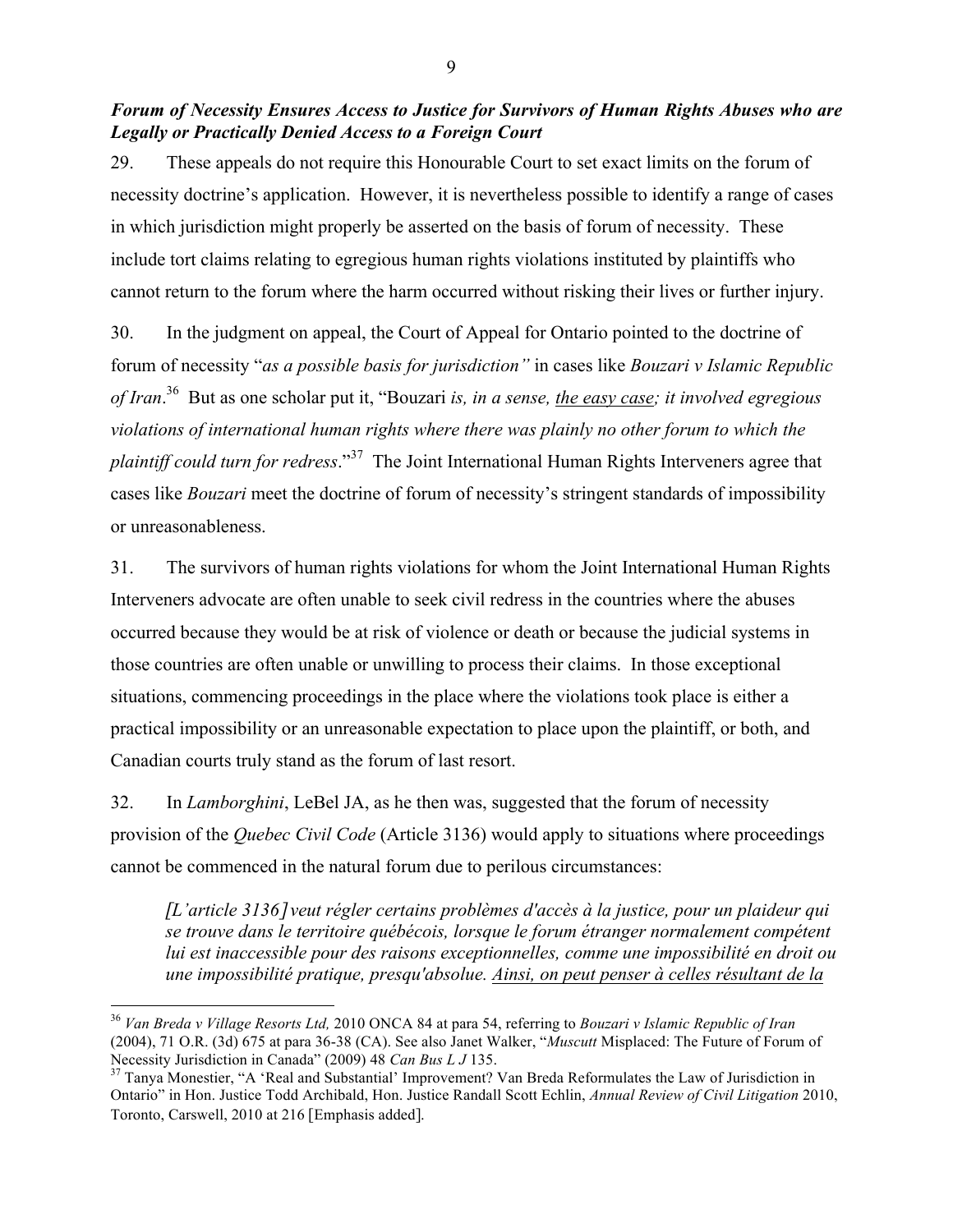*rupture des relations diplomatiques ou commerciales avec un État étranger ou de la nécessité de la protection d'un réfugié politique, ou à l'existence d'un danger physique sérieux, si l'on entame un débat devant le tribunal étranger.* <sup>38</sup> [Emphasis added]

33. While less perilous circumstances may also justify the assertion of jurisdiction on the basis of necessity,<sup>39</sup> the Joint International Human Rights Interveners respectfully submit that the doctrine clearly applies in cases where survivors of human rights violations cannot sue in the place the harm occurred without risk to life and limb.

34. Forum of necessity will not lead to an undue number of lawsuits in Canada about human rights abuses that occurred overseas. There already are mechanisms in place to reject any case not properly before the courts. Firstly, the claim must be actionable and justiciable at Canadian law. Moreover, some jurisdictions, like Quebec, require a "*sufficient connection*" to the province even under the forum of necessity doctrine. As well, the *State Immunity Act,* RSC 1985, c I-18 has been applied to dismiss *Bouzari* and other similar cases. Finally, the doctrine is discretionary in nature and thus the courts are entitled to consider all circumstances relevant to a given case in determining whether to exercise jurisdiction on basis of forum of necessity.

#### **PART IV – SUBMISSIONS ON COSTS**

35. The Joint International Human Rights Interveners are non-profit organizations. They do not seek costs on this appeal and request that no costs be ordered against them.

#### **PART V – ORDER SOUGHT**

36. The Joint International Human Rights Interveners submit that this appeal should be determined in a manner consistent with the foregoing principles. They respectfully request permission to present oral argument at the hearing on the legal issues.

All of which is respectfully submitted on this  $7<sup>th</sup>$  day of March 2011.

 François Larocque Michael Sobkin Mark C. Power

 $\mathcal{L}_\text{max}$ 

<sup>&</sup>lt;sup>38</sup> Lamborghini (Canada) Inc c Automobili Lamborghini SPA, [1996] JQ no 4175 at para 44 (CA). See *Josephson (Litigation guardian of) v Balfour Recreation Commission*, 2010 BCSC 603 at para 89 for an unofficial English translation of the salient passages of *Lamborghini*.<br><sup>39</sup> See *Josephson (Litigation guardian of) v Balfour Recreation Commission*, 2010 BCSC 603 at para 80-102. In that

case, the British Columbia Supreme Court concluded that it was a forum of necessity to hear a third party claim brought by the defendant, an Idaho resident, against other Idaho residents in circumstances where he could not bring the claim in Idaho yet would be liable under BC law for all of the damages suffered by the plaintiff, also an Idaho resident.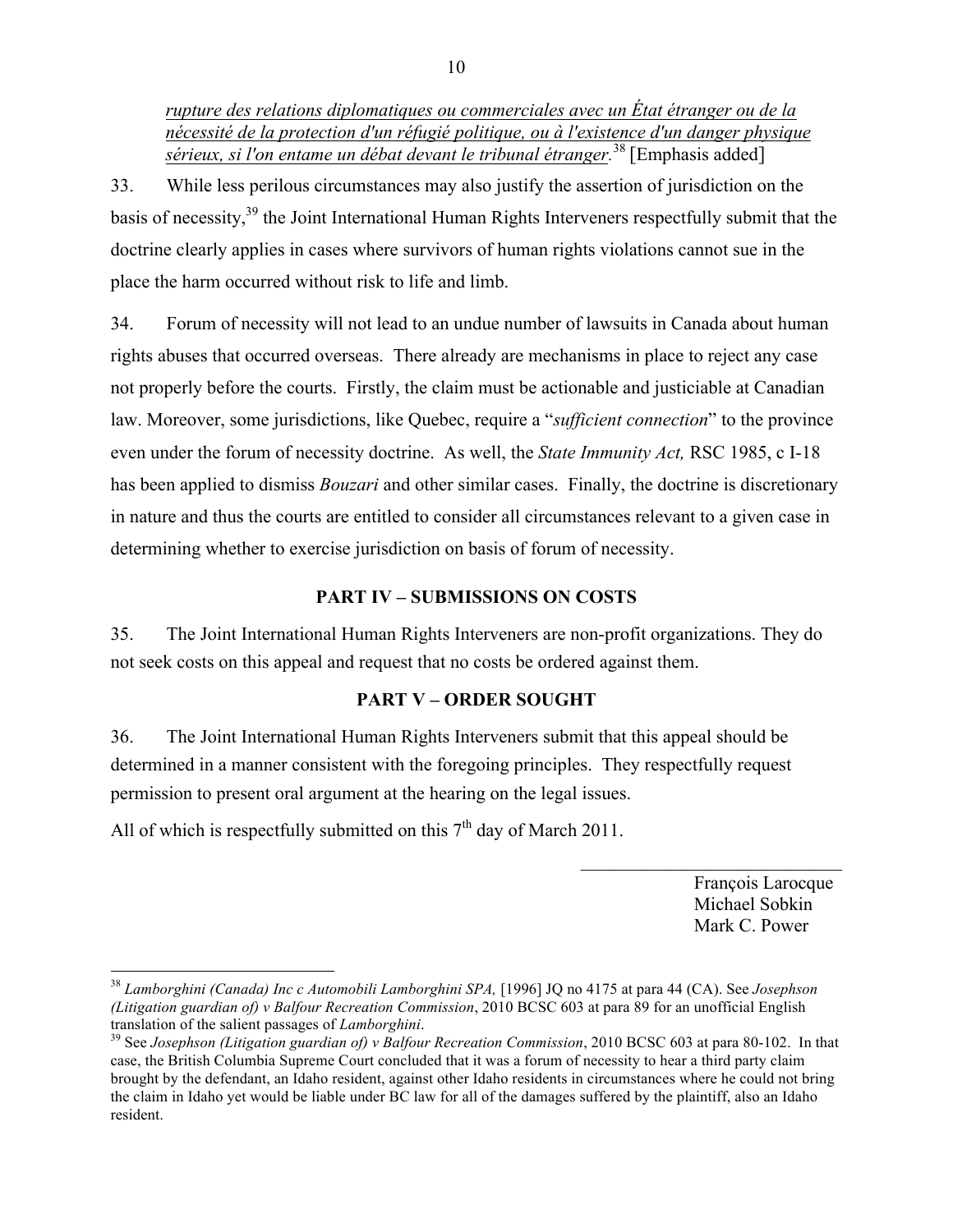# **PART VI – TABLE OF AUTHORITIES**

| Tab              | <b>Document</b>                                                                               | Para<br>cited                |
|------------------|-----------------------------------------------------------------------------------------------|------------------------------|
| Caselaw          |                                                                                               |                              |
| 1.               | BCGEU v British Columbia (AG), [1988] 2 SCR 214.                                              | 20                           |
| 2.               | Bouzari v Islamic Republic of Iran (2004), 71 O.R. (3d) 675 (CA).                             | 26                           |
|                  | Hunt v T&N plc, [1993] 4 SCR 289.                                                             | 23                           |
| 3.               | Josephson (Litigation guardian of) v. Balfour Recreation Commission, 2010<br><b>BCSC 603.</b> | 22, 32,<br>33                |
| $\overline{4}$ . | Lamborghini (Canada) Inc c Automobili Lamborghini SPA, [1996] JQ no 4175<br>$(CA)$ .          | 32                           |
|                  | Muscutt v Courcelles (2002), 60 OR (3d) 20 (CA).                                              | 6, 8                         |
| 5.               | Morguard Investments Ltd v De Savoye, [1990] 3 RCS 1077.                                      |                              |
| 6.               | Olney v. Rainville, 2008 BCSC 753.                                                            | $\overline{7}$               |
| 7.               | R v Hape, [2007] 2 SCR 292.                                                                   | 28                           |
| 8.               | Sosa v Alvarez-Machain, 542 US 692.                                                           | 27                           |
| 9.               | Spar Aerospace Ltd v American Mobile Satellite Corp, [2002] 4 SCR 205.                        | 22, 23,<br>28                |
| 10.              | Unifund Unifund Assurance Co v Insurance Corp of British Columbia, [2003] 2<br><b>SCR 63.</b> | 23                           |
| 11.              | Van Breda v Village Resorts Ltd, 2010 ONCA 84.                                                | 2, 6, 7,<br>8, 10,<br>25, 30 |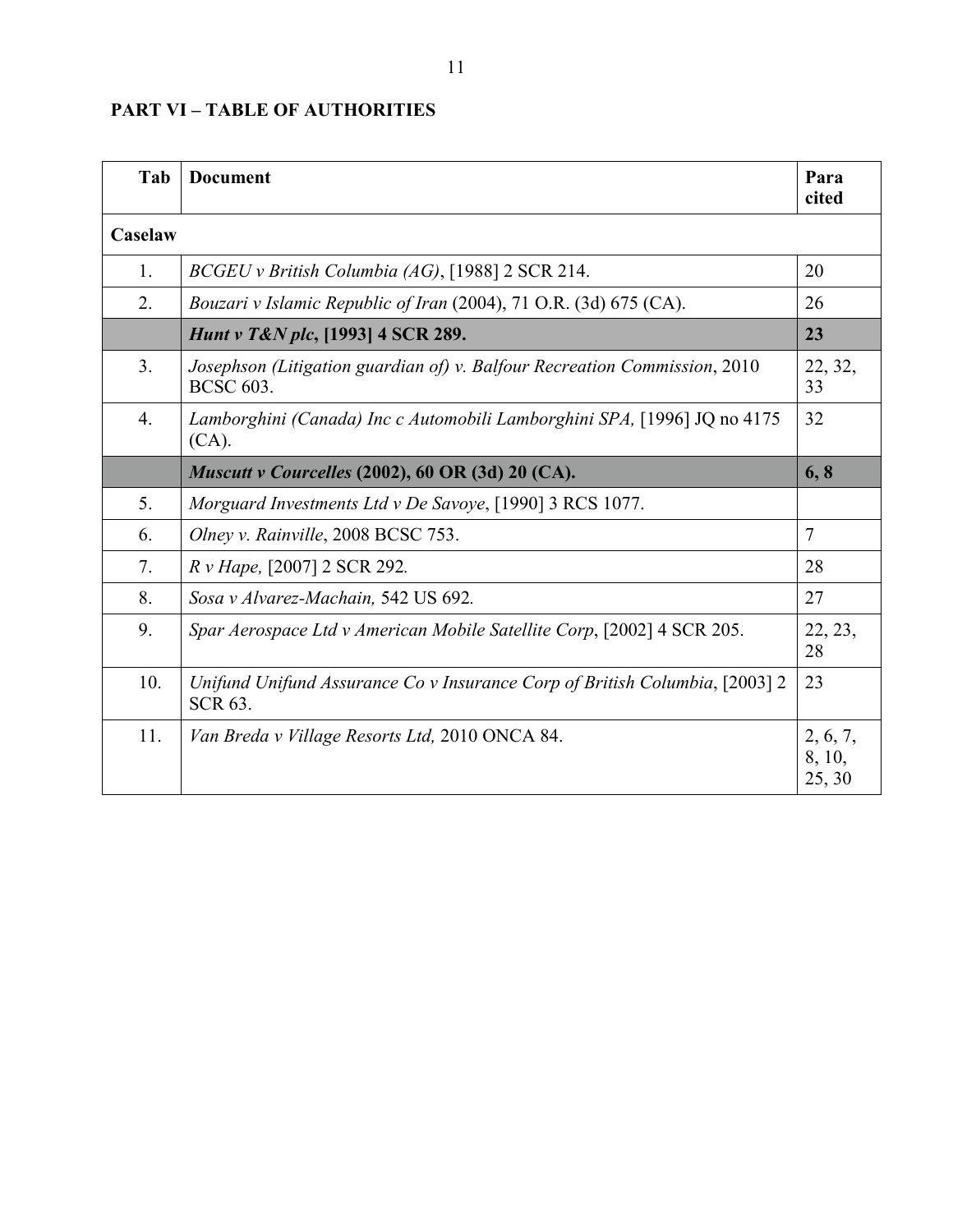#### **PART VII – LEGISLATION**

### *Civil Code of Québec***, S.Q. 1991, c. 64** *Code civil du Québec***, L.Q. 1991**

**3136.** Even though a Québec authority has no jurisdiction to hear a dispute, it may hear it, if the dispute has a sufficient connection with Québec, where proceedings cannot possibly be instituted outside Québec or where the institution of such proceedings outside Québec cannot reasonably be required.

**3136.** Bien qu'une autorité québécoise ne soit pas compétente pour connaître d'un litige, elle peut, néanmoins, si une action à l'étranger se révèle impossible ou si on ne peut exiger qu'elle y soit introduite, entendre le litige si celui-ci présente un lien suffisant avec le Québec.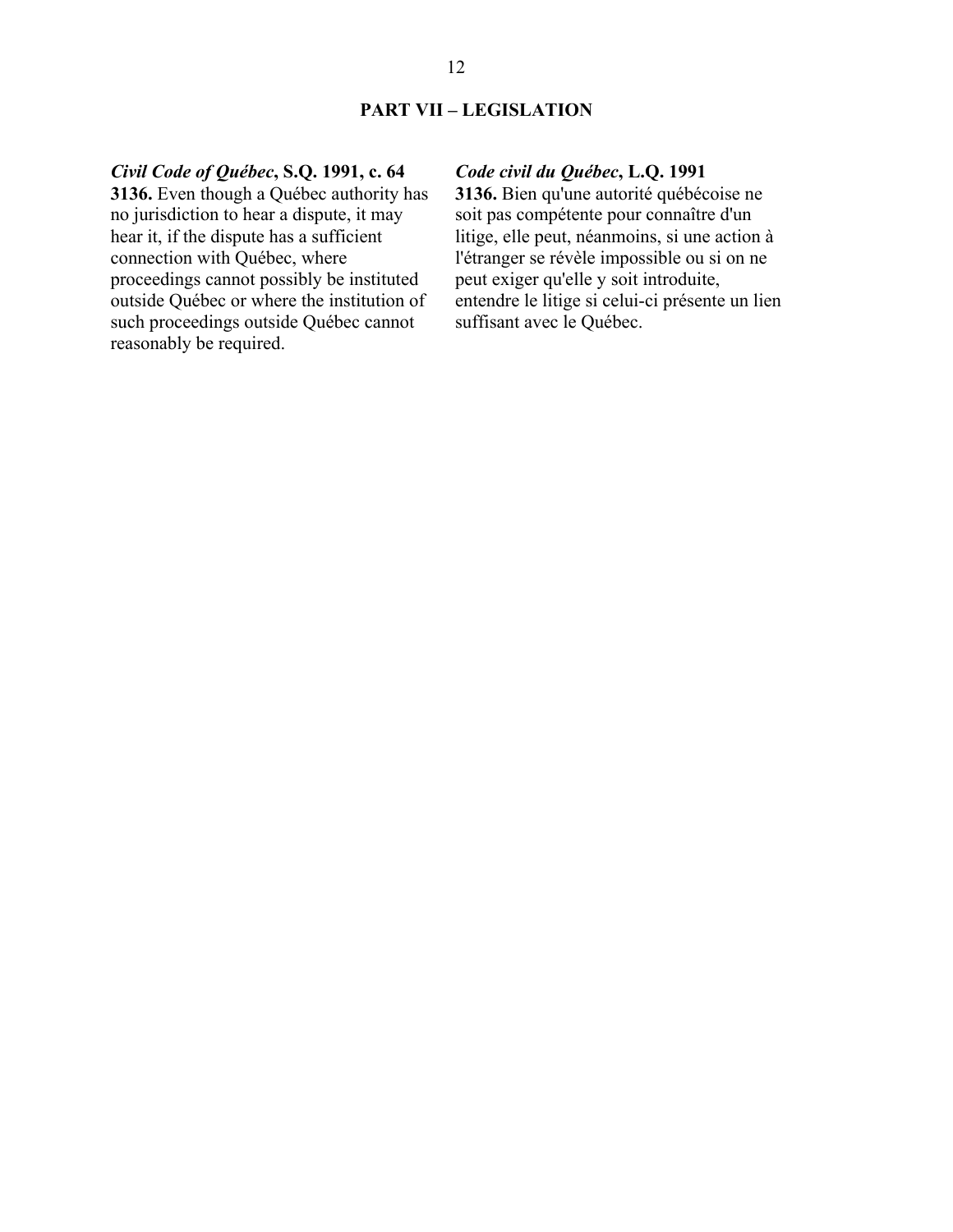#### *Canadian Bill of Rights***, S.C. 1960, c. 44** *Déclaration canadienne des droits***, L.C.**

**2.** Every law of Canada shall, unless it is expressly declared by an Act of the Parliament of Canada that it shall operate notwithstanding the *Canadian Bill of Rights*, be so construed and applied as not to abrogate, abridge or infringe or to authorize the abrogation, abridgment or infringement of any of the rights or freedoms herein recognized and declared, and in particular, no law of Canada shall be construed or applied so as to (*a*) authorize or effect the arbitrary detention, imprisonment or exile of any person;

(*b*) impose or authorize the imposition of cruel and unusual treatment or punishment; (*c*) deprive a person who has been arrested or detained

(i) of the right to be informed promptly of the reason for his arrest or detention,

(ii) of the right to retain and instruct counsel without delay, or

(iii) of the remedy by way of *habeas corpus* for the determination of the validity of his detention and for his release if the detention is not lawful;

(*d*) authorize a court, tribunal, commission, board or other authority to compel a person to give evidence if he is denied counsel, protection against self crimination or other constitutional safeguards;

(*e*) deprive a person of the right to a fair hearing in accordance with the principles of fundamental justice for the determination of his rights and obligations;

(*f*) deprive a person charged with a criminal offence of the right to be presumed innocent until proved guilty according to law in a fair and public hearing by an independent and impartial tribunal, or of the right to reasonable bail without just cause; or

(*g*) deprive a person of the right to the

# **1960, c. 44**

**2.** Toute loi du Canada, à moins qu'une loi du Parlement du Canada ne déclare expressément qu'elle s'appliquera nonobstant la *Déclaration canadienne des droits*, doit s'interpréter et s'appliquer de manière à ne pas supprimer, restreindre ou enfreindre l'un quelconque des droits ou des libertés reconnus et déclarés aux présentes, ni à en autoriser la suppression, la diminution ou la transgression, et en particulier, nulle loi du Canada ne doit s'interpréter ni s'appliquer comme *a*) autorisant ou prononçant la détention, l'emprisonnement ou l'exil arbitraires de qui que ce soit;

*b*) infligeant des peines ou traitements cruels et inusités, ou comme en autorisant l'imposition;

*c*) privant une personne arrêtée ou détenue

(i) du droit d'être promptement informée des motifs de son arrestation ou de sa détention,

(ii) du droit de retenir et constituer un avocat sans délai, ou

(iii) du recours par voie d'*habeas corpus* pour qu'il soit jugé de la validité de sa détention et que sa libération soit ordonnée si la détention n'est pas légale;

*d*) autorisant une cour, un tribunal, une commission, un office, un conseil ou une autre autorité à contraindre une personne à témoigner si on lui refuse le secours d'un avocat, la protection contre son propre témoignage ou l'exercice de toute garantie d'ordre constitutionnel;

*e*) privant une personne du droit à une audition impartiale de sa cause, selon les principes de justice fondamentale, pour la définition de ses droits et obligations; *f*) privant une personne accusée d'un acte criminel du droit à la présomption d'innocence jusqu'à ce que la preuve de sa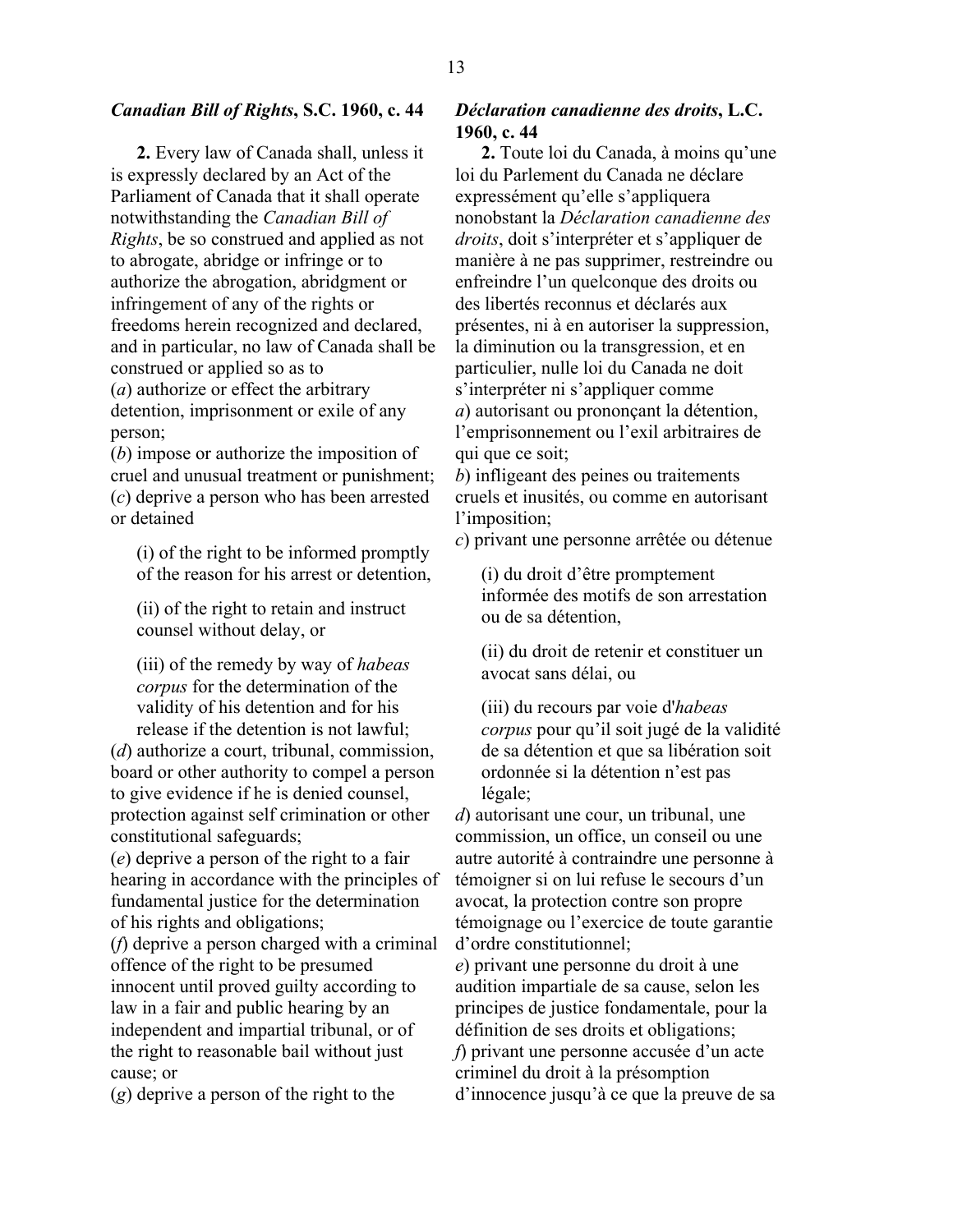assistance of an interpreter in any proceedings in which he is involved or in which he is a party or a witness, before a court, commission, board or other tribunal, if he does not understand or speak the language in which such proceedings are conducted.

culpabilité ait été établie en conformité de la loi, après une audition impartiale et publique de sa cause par un tribunal indépendant et non préjugé, ou la privant sans juste cause du droit à un cautionnement raisonnable; ou *g*) privant une personne du droit à l'assistance d'un interprète dans des procédures où elle est mise en cause ou est partie ou témoin, devant une cour, une commission, un office, un conseil ou autre tribunal, si elle ne comprend ou ne parle pas la langue dans laquelle se déroulent ces procédures.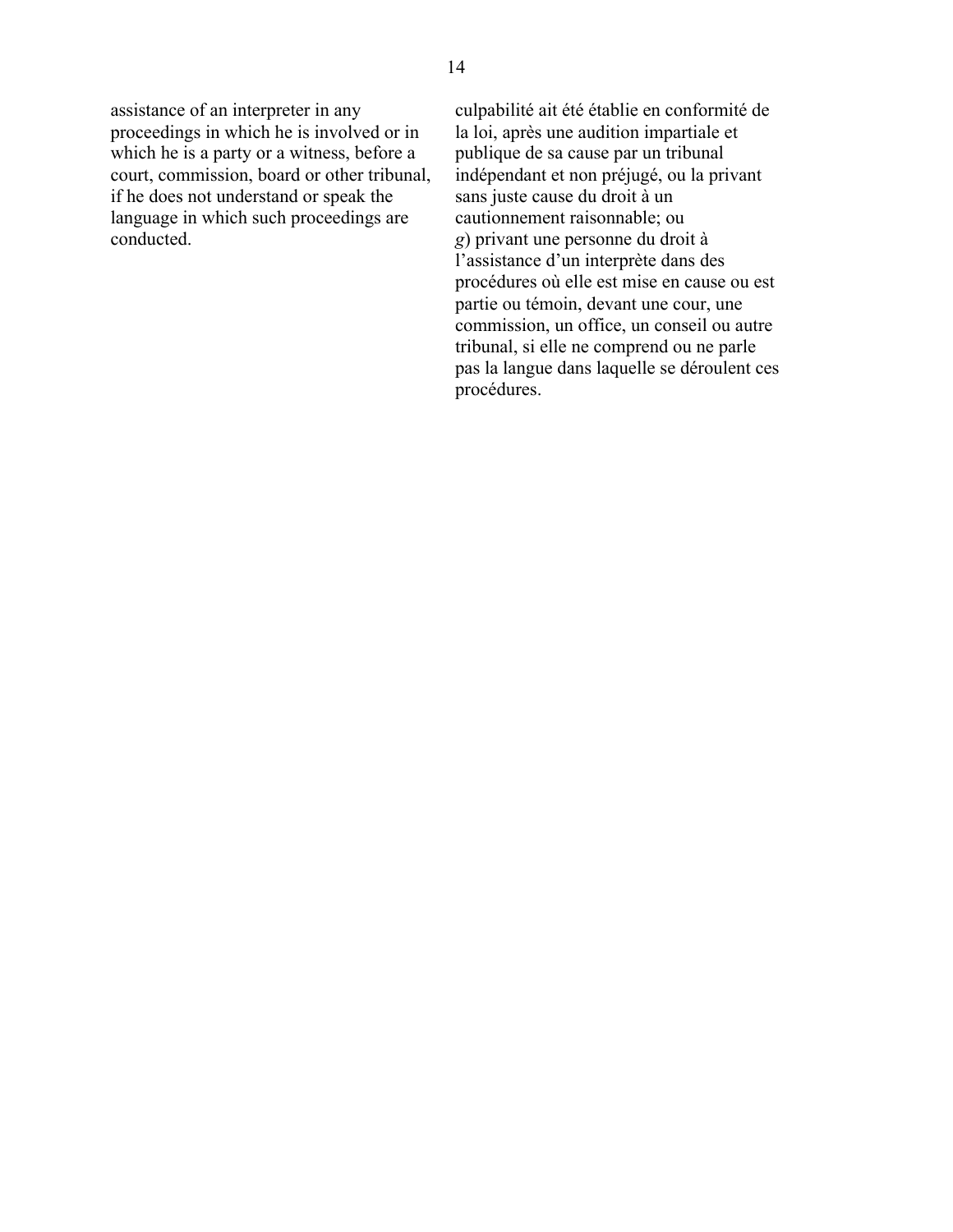| <b>Canadian Charter of Rights and</b>                                                                                                                                                                                                                                                                                                                                                                                                                                                                                                                                                                                                                                             | Charte canadienne des droits et libertés,                                                                                                                                                                                                                                                                                                                                                                                                                                                                                                                                                                                                                                                                              |  |
|-----------------------------------------------------------------------------------------------------------------------------------------------------------------------------------------------------------------------------------------------------------------------------------------------------------------------------------------------------------------------------------------------------------------------------------------------------------------------------------------------------------------------------------------------------------------------------------------------------------------------------------------------------------------------------------|------------------------------------------------------------------------------------------------------------------------------------------------------------------------------------------------------------------------------------------------------------------------------------------------------------------------------------------------------------------------------------------------------------------------------------------------------------------------------------------------------------------------------------------------------------------------------------------------------------------------------------------------------------------------------------------------------------------------|--|
| <b>Freedoms, being Part 1 of the</b>                                                                                                                                                                                                                                                                                                                                                                                                                                                                                                                                                                                                                                              | Partie 1 de Loi constitutionnelle de 1982                                                                                                                                                                                                                                                                                                                                                                                                                                                                                                                                                                                                                                                                              |  |
| <i>Constitution Act</i> , 1982 (U.K.)) being                                                                                                                                                                                                                                                                                                                                                                                                                                                                                                                                                                                                                                      | Edictée comme l'annexe B de la Loi de                                                                                                                                                                                                                                                                                                                                                                                                                                                                                                                                                                                                                                                                                  |  |
| <b>Schedule B to the Canada Act 1982</b>                                                                                                                                                                                                                                                                                                                                                                                                                                                                                                                                                                                                                                          | 1982 sur le Canada, 1982, (R.U.) ch. 11.                                                                                                                                                                                                                                                                                                                                                                                                                                                                                                                                                                                                                                                                               |  |
| (U.K.), 1982, c. 11.                                                                                                                                                                                                                                                                                                                                                                                                                                                                                                                                                                                                                                                              |                                                                                                                                                                                                                                                                                                                                                                                                                                                                                                                                                                                                                                                                                                                        |  |
| 24. (1) Anyone whose rights or<br>freedoms, as guaranteed by this Charter,<br>have been infringed or denied may apply to<br>a court of competent jurisdiction to obtain<br>such remedy as the court considers<br>appropriate and just in the circumstances.<br>(2) Where, in proceedings under<br>subsection (1), a court concludes that<br>evidence was obtained in a manner that<br>infringed or denied any rights or freedoms<br>guaranteed by this Charter, the evidence<br>shall be excluded if it is established that,<br>having regard to all the circumstances, the<br>admission of it in the proceedings would<br>bring the administration of justice into<br>disrepute. | 24. (1) Toute personne, victime de<br>violation ou de négation des droits ou<br>libertés qui lui sont garantis par la présente<br>charte, peut s'adresser à un tribunal<br>compétent pour obtenir la réparation que le<br>tribunal estime convenable et juste eu égard<br>aux circonstances.<br>(2) Lorsque, dans une instance visée au<br>paragraphe (1), le tribunal a conclu que des<br>éléments de preuve ont été obtenus dans<br>des conditions qui portent atteinte aux<br>droits ou libertés garantis par la présente<br>charte, ces éléments de preuve sont écartés<br>s'il est établi, eu égard aux circonstances,<br>que leur utilisation est susceptible de<br>déconsidérer l'administration de la justice. |  |